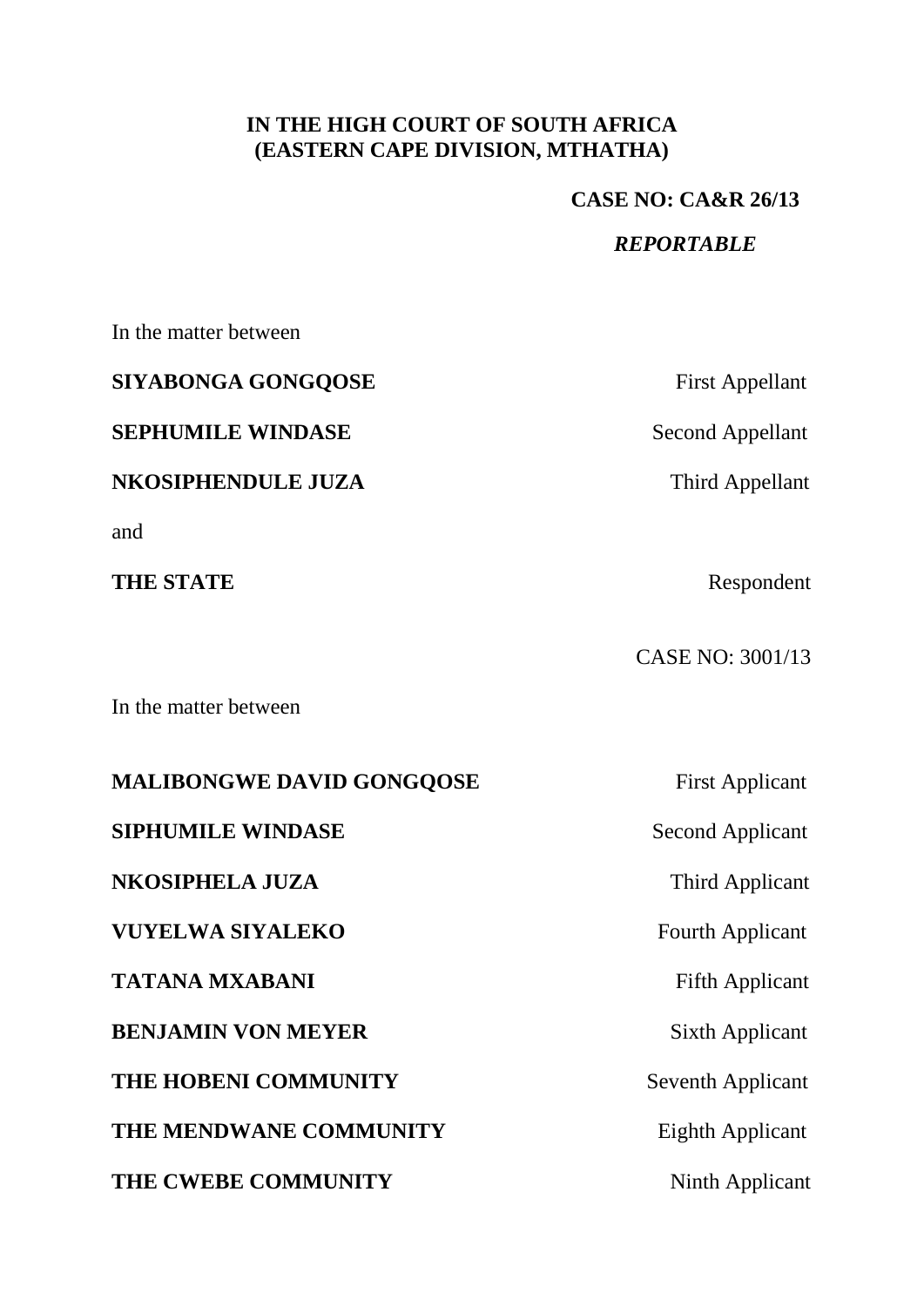#### and

# **MINISTER OF AGRICULTURE, FORESTRY AND FISHERIES** First Respondent **DEPUTY DIRECTOR: FISHERIES**,

# **DEPARTMENT OF AGRICULTURE**, **FORESTRY AND FISHERIES** Second Respondent

## **THE MINISTER OF ENVIROMENTAL AFFAIRS** Third Respondent

# **DEPUTY DIRECTOR: OCEANS AND COASTAL MANGEMENT, DEPARTMENT OF ENVIRONMENTAL AFFAIRS** Fourth Respondent

### **JUDGMENT**

### **Mbenenge J**:

### *Introduction*

<u>.</u>

[1] This matter encompasses an appeal and a review simultaneously serving before this court by reason thereof that it was, as will become clearer hereunder, convenient to do so. Even though there are other issues raised in the appeal and the review, what straddles both proceedings is a complaint concerning the entitlement of the customary fishing community of the Hobeni,<sup>[1](#page-1-0)</sup> Cwebe<sup>[2](#page-1-1)</sup> and Mendwane<sup>[3](#page-1-2)</sup> communities (hereinafter conveniently referred to as the Dwesa-Cwebe communities) to exercise their customary rights to access certain marine resources in a marine protected area.

<span id="page-1-0"></span><sup>1</sup> This community is situated directly adjacent to the Dwesa-Cwebe Nature Reserve.

<span id="page-1-1"></span><sup>&</sup>lt;sup>2</sup> Cwebe lies to the north of Hobeni adjacent to the border of the Marine Protected area and the coast line.

<span id="page-1-2"></span><sup>&</sup>lt;sup>3</sup> Located adjacent to the Dwesa-Cwebe Nature Reserve but without any access to the coast line at present.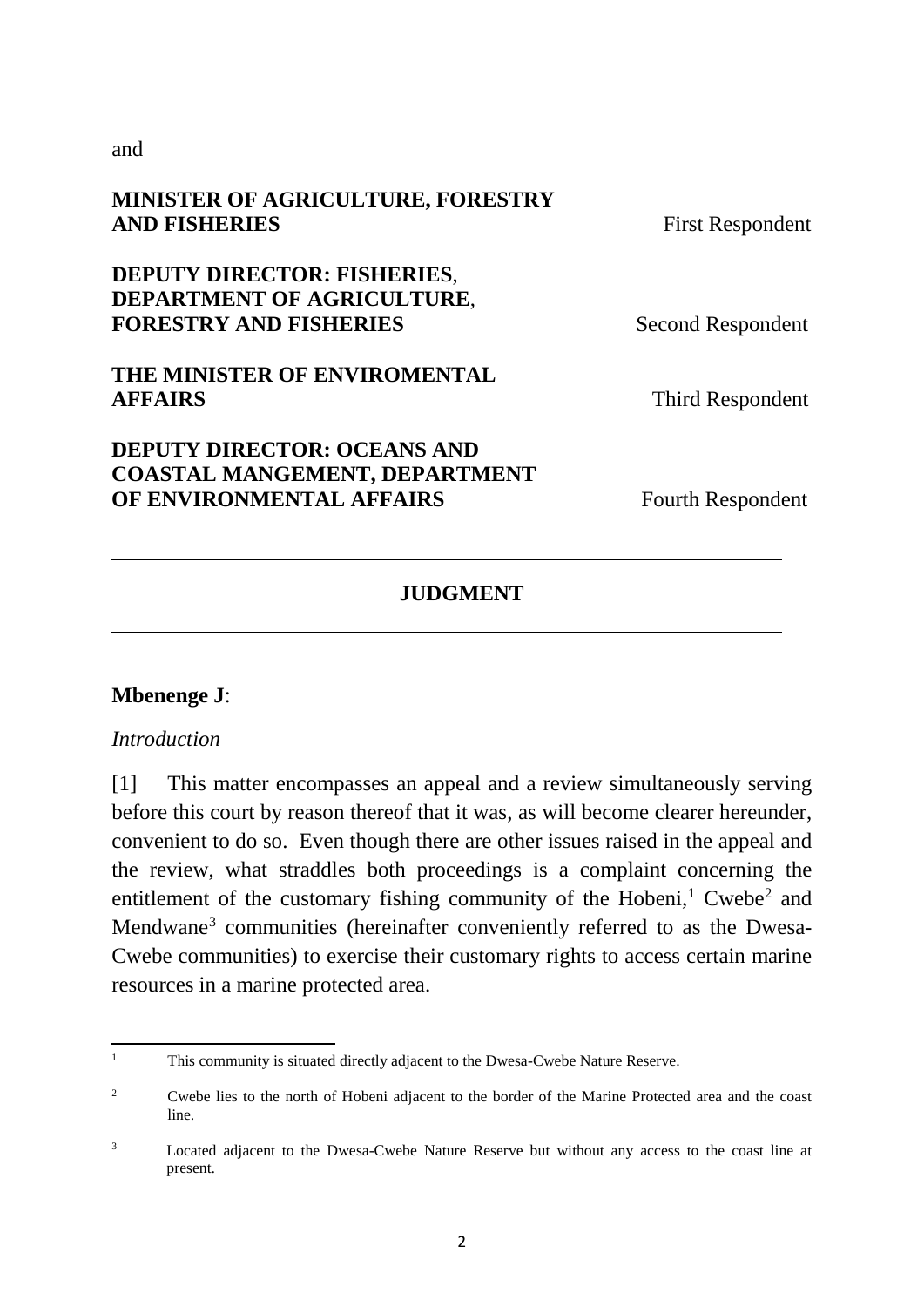[2] The Dwesa-Cwebe communities, of which the appellants and some of the applicants are a part, reside outside the borders of the Dwesa-Cwebe Nature Reserve (the Reserve). The Reserve, together with its neighbouring marine protected area, is located on either side of the Mbhashe River, and occupies a narrow coastal strip of approximately 19 km long that is between 2 km and 4 km wide on the terrestrial side extending 6 nautical miles out to sea on the marine side,<sup>[4](#page-2-0)</sup> within the boundaries of the Amathole District Municipality and the Mbhashe Local Municipality.

[3] Over a long period of time the Dwesa-Cwebe communities enjoyed customary law rights of access to the marine resources in the Reserve. During the period 1900 to 1950 the Dwesa-Cwebe communities were relocated to land adjacent to the Reserve. This resulted in these communities being excluded from a significant portion of their ancestral land and barred from exercising their customary law rights of access to the marine resources in the marine protected area (the MPA).

[4] The MPA was first proclaimed by the then Transkeian military government in terms of the Transkei Environmental Decree 9 of 1992. With the advent of the new constitutional dispensation and the reincorporation of the Transkei into the wider South Africa in 1994 the Reserve reverted to the Republic of South Africa and the MPA then became governed by the Sea Fisheries Act 12 of 1988. In terms of the dispensation governed by the Decree and the Sea Fisheries Act there was limited access to a portion of the MPA. [5](#page-2-1)

[5] In 1998 the Marine Living Resources Act 18 of 1998 (the MLRA) was promulgated. On 29 December 2000 the then Minister of Environmental Affairs and Tourism, acting under section 43 of the MLRA, declared the Reserve a strict "*no take*" zone. This in effect prohibited even members of the Dwesa-Cwebe communities from exercising any form of access to the marine resources. Section 43(2)(a) of the MLRA makes it an offence for anyone to fish or attempt to fish in a marine protected area without the permission of the Minister responsible for environmental affairs.

<span id="page-2-0"></span> $\overline{4}$ Dwesa-Cwebe status final report and scientific recommendations dated April 2010 prepared by "*FieldWork*".

<span id="page-2-1"></span><sup>&</sup>lt;sup>5</sup> For instance, tourists spending one night in the Reserve could access a portion of the MPA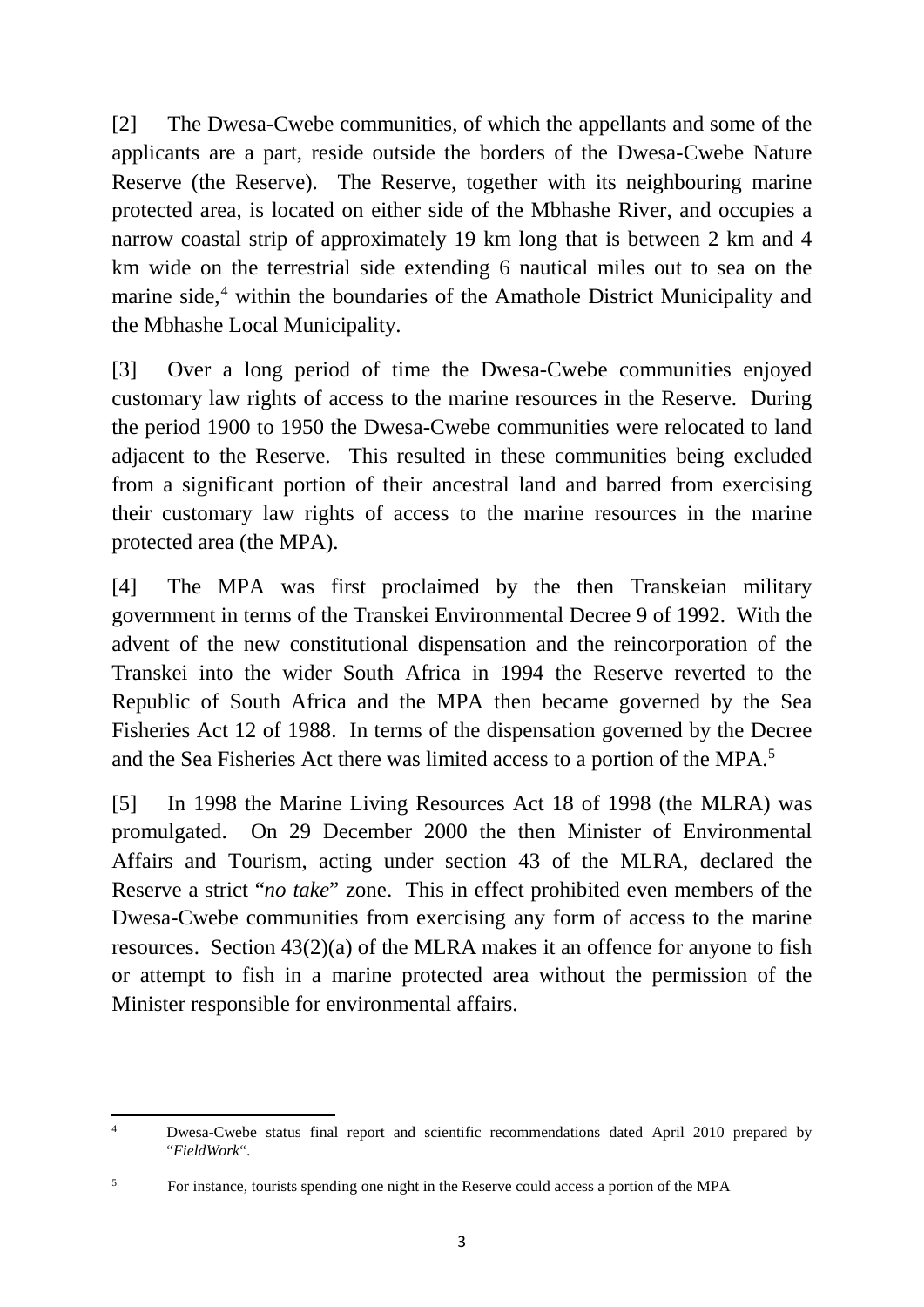[6] Section 43(3) of the MLRA provides:

"(3) The Minister may, after consultation with the Forum, give permission in writing that any activity prohibited in terms of [section 43] may be undertaken where such activity is required for the proper management of the marine protected area."

[7] Section 81 of the MLRA deals with exemptions, and provides, in subsection 1, that "*[i]f in the opinion of the Minister [of Agriculture, Fisheries and Forestry] there are sound reasons for doing so he or she may, subject to the conditions that he or she may determine, in writing exempt any person or groups of persons or organ of state from a provision of this Act.*"

[8] Enforcement of the regulatory framework introduced in terms of the various dispensations and eventually the MLRA had not been strict until around 2005. Even when the regulatory framework was first imposed the members of the Dwesa-Cwebe communities continued exercising their customary right of acess to the MPA and the Reserve.

[9] Meanwhile, pursuant to the provisions of the Restitution of Land Rights Act 22 of 1994 ( the Restitution Act), a claim for the restitution of rights in land demarcated as "*the Dwesa-Cwebe Nature Reserves*", was lodged by the Dwesa- $Cwebe$  communities<sup>[6](#page-3-0)</sup> with the Eastern Cape Regional Land Claims Commission. The claim was gazetted on 19 April 1996 and eventually yielded fruit when, on 17 June 2001, a settlement agreement in terms of section 42 D of the Restitution  $Act^7$  was signed by and between the claimant communities and the then Minister of Land Affairs in terms of which the claimed land would be restored to these claimant communities.

[10] The settlement agreement excluded the MPA proclaimed in accordance with the MLRA from its ambit, but confirmed that "*the communities should have access to sea and forest resources, based upon the principle of sustainable utilisation as permitted by law.*" In terms of the settlement agreement the

<span id="page-3-0"></span><sup>6</sup> Ntubeni, Mpume, Ngoma, Nhlangano, Mendwane, Hobeni and Cwebe Communites.

<span id="page-3-1"></span> $7 \qquad$  Section 42D(1) in relevant part provides:

<u>.</u>

<sup>&</sup>quot;(1) If the Minister is satisfied that a claimant is entitled to restitution of a right in land in terms of section 2, and that the claim for such restitution was lodged not later than 30 June 2019, he or she may enter into an agreement with the parties who are interested in the claim providing for one or more of the following:

<sup>(</sup>a) The award to the claimant of land, a portion of land or any other right in land dispossessed from another claimant or the latter's ascendant".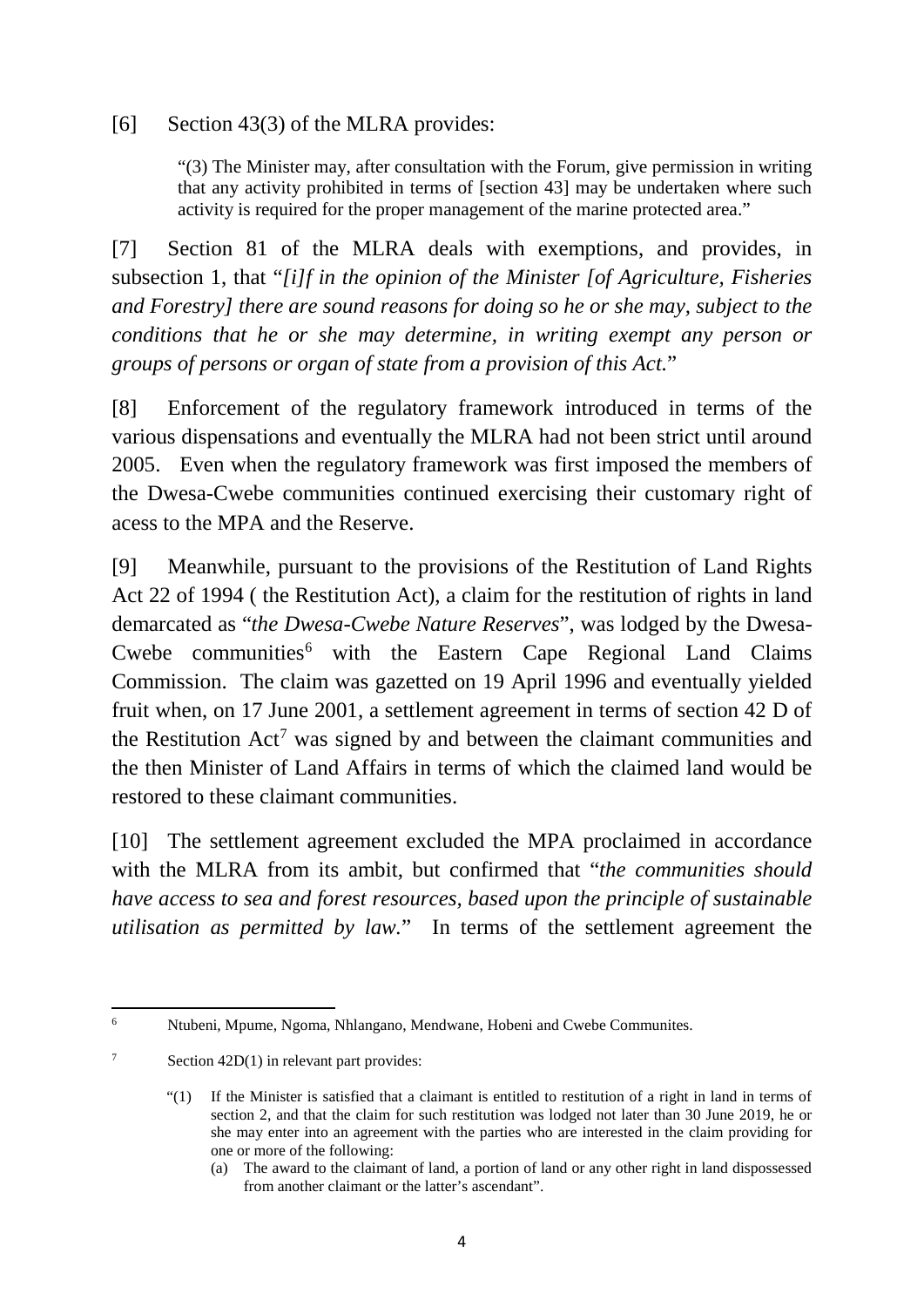claimant communities were granted the right to participate in the management of the nature and forest reserves and were made beneficiaries of eco-tourism.

[11] The background part of the judgment would be incomplete without mention being made of two letters that featured prior to the launch of the instant proceedings. The one letter, dated 07 August 2013, was addressed, on behalf of the Hobeni Fishing and Mussel Committee, including the appellants, to the Ministries of Environmental Affairs and of Agriculture, Forestry and Fisheries, and to the Chief Executive Officer of the Eastern Cape Parks and Tourism Agency, requesting that an undertaking be made that the declaration of the MPA would not be implemented alternatively, requesting the relevant Minister to exercise the power to grant a suitable exemption "*consented to by the Community*" in terms of section 81 of the MLRA. The other letter, which is in effect a follow-up letter, was penned on 10 October 2013. None of these letters attracted a response from the relevant government functionaries.

# *The criminal proceedings*

[12] The decision of the Minister of Environmental Affairs to declare the Reserve an MPA was implemented when, on 22 September 2010, the first, second, third and applicants (otherwise conveniently referred to as the appellants) were arrested and arraigned on charges of-

- a) attempting to fish in an MPA without perminssion in terms of section  $43(2)(a)$  of the MRLA (count 1);
- b) entering a national wild life reserve without a permit in terms of section 29(1)(a) of the Decree (count 2);
- c) conveying into a national wild life reserve or being within such reserve whilst still being in possession of any weapon, explosive, trap or poison, in terms of section  $29(1)(b)$  of the decree (count 3);
- d) wilfully killing or injuring or disturbing any wildlife animal other than fish caught in accordance with such regulations as may be prescribed in terms of the decree, in terms of section 29(1)(c) of the decree (count 4).

[13] On 13 March 2012 the appellants pleaded not guilty to the charges. On their behalf a written explanation of plea in terms of section 115 of the Criminal Procedure Act 51 of 1977 (the CPA) was tendered. The appellants further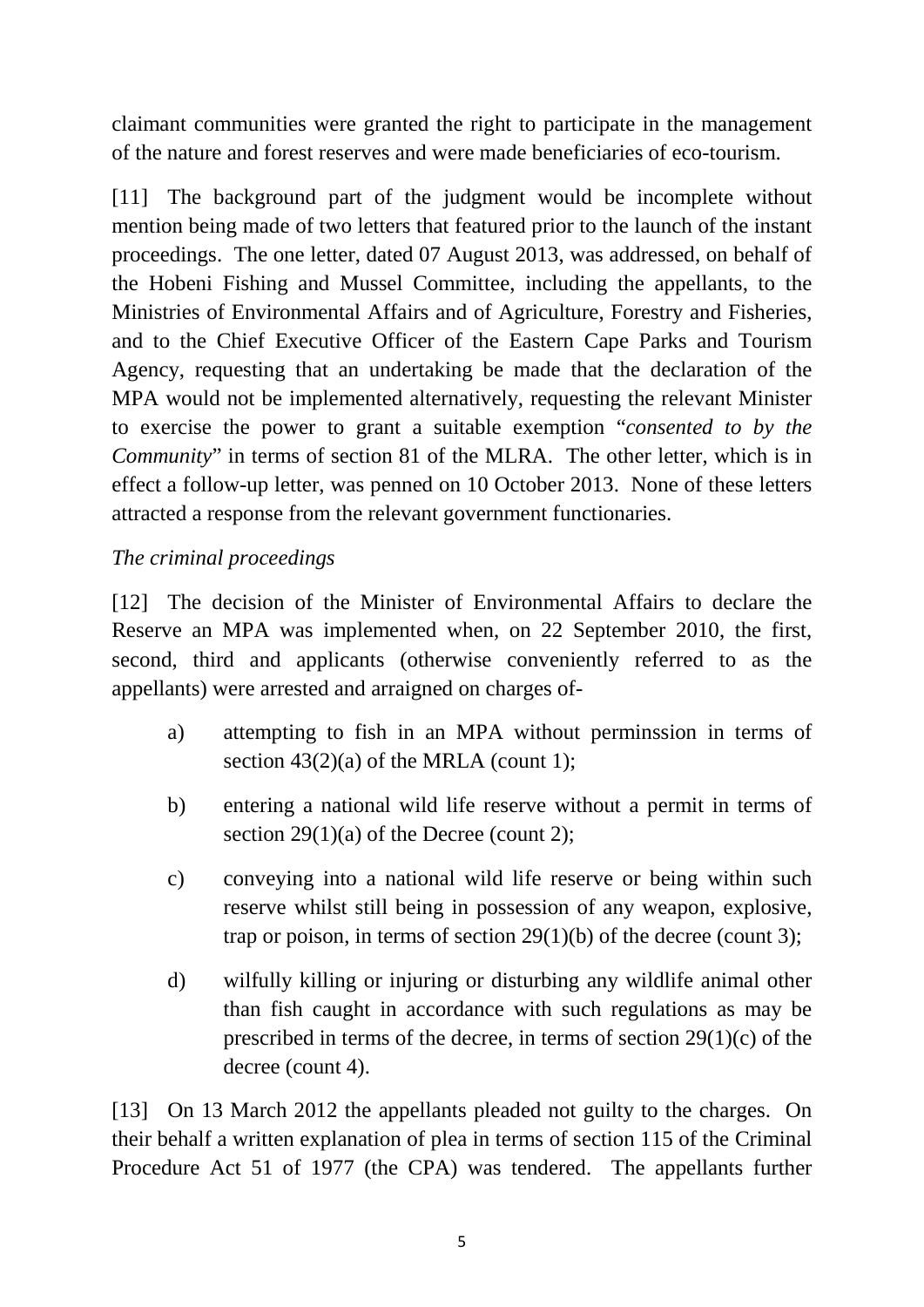admitted, in terms of section 220 of the CPA, that they had been arrested within the Reserve on 22 September 2010, intending to fish using fishing rods, lines and hooks and were in possession of these items when being arrested, and without having been issued with fishing permits in terms of the MLRA or the Decree.

[14] The relevant plea-explanation statement reads:

"We enter a plea of not guilty. Each of the three accused is a member of the Hobeni Community forming part of the broader community at Dwesa-Cwebe. Our community is governed in part according to customary law. The system of customary law in operation in our community also regulated the use of marine resources. Under the system the Hobeni community enjoyed a customary right to have access to marine resources along the coastline and stretching from the Bashe River, and the Nkonyane River. When we were arrested, we were intending to fish in accordance with our customary rights. The statutory regulation of marine resources has not extinguished our customary rights of access to marine resources. Therefore our conduct was not unlawful in terms of the MLRA and/or the Decree. In the alternative if the MLRA and/or the decree are interpreted to prevent us from exercising or customary rights, it is submitted that the MLRA and the Decree are in consistent with the constitution and invalid. The ground on which the constitutionality will be challenged will be more fully set out on appeal if necessary."

[15] The trial proceeded and the appellants eventually found guilty on count 1 (attempting to fish in an MPA without the requisite permission), and acquitted on all other counts. The first and second appellants were thereupon sentenced to pay a fine of R500 or in default of such payment to undergo 30 days imprisonment. The sentence was wholly suspended for a period of one year conditional upon the first and second appellants (jointly or individually) not being convicted of a contravention of section 43(2)(a) of the MLRA committed during the period of suspension. The third appellant (a juvenile offender), on the other hand, was cautioned and discharged.

- [16] The court *a quo* made the following findings:
	- 16.1 that the appellants were members of a community that had rights in terms of customary law in relation to the natural resources, including marine resources, within the Reserve and the MPA; and
	- 16.2 that the community's customary law rights included the right to have access to the marine resources.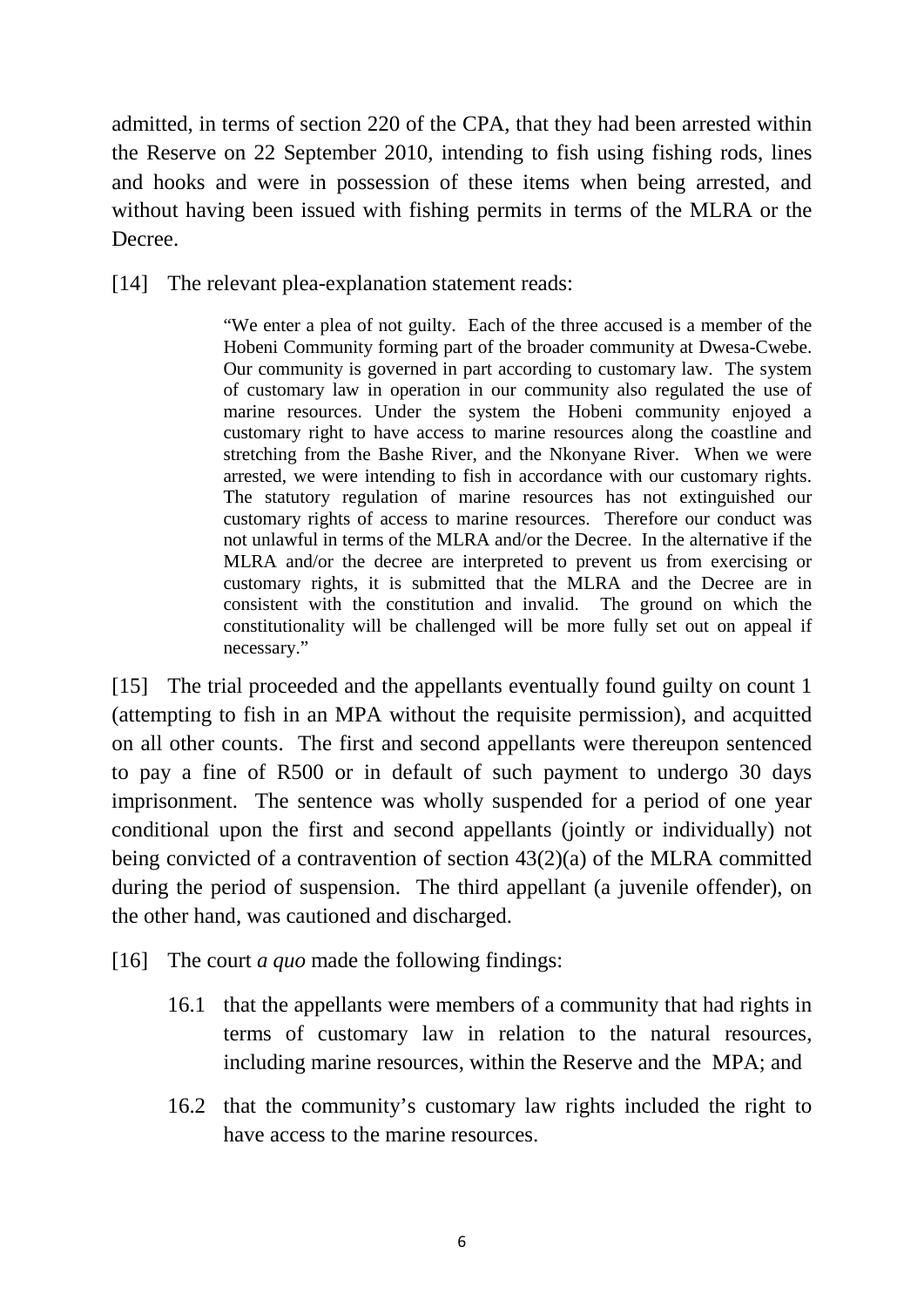[17] Based on the evidence of the expert witness called by the prosecution, the court *a quo* concluded that "*the decision to proclaim the Marine Reserve an MPA was taken with little or no consultation with local communities and certainly did not engage them in any formal discussions*." The court further held that the ban on fishing imposed by the MLRA and the resulting impugned decision on fishing "*extinguished*" the community's customary right without any consultation.

[18] Whilst expressing doubt as to the constitutionality of section 43 of the MLRA, the court remarked that it had no power to strike down the provision, this being an issue falling to be determined on appeal by a high court with the requisite jurisdiction.

[19] With the leave of the court *a quo*, the appellants noted an appeal against that part of the judgment and order of the court *a quo* finding the appellants guilty of a contravention of section 43(2)(a) of the MLRA, in May 2013.

[20] The appellants, together with other members of the Dwesa-Cwebe communities, also launched proceedings during December 2013 seeking, in the main, an order reviewing and setting-aside the decision of the Minister of Environmental Affairs dated 29 December 2000 declaring the MPA in terms of section 43 of the MLRA on a strictly "*no-take*" basis, and further and/or alternative relief about which more will be said later in this judgment.

# *The Appeal*

[21] The appeal part of the instant proceedings is predicated on three contentions, namely:

- 21.1 that the court erred in failing to interpret section 43 of the MLRA to require proof of unlawfulness and in failing to hold that the proof of a customary law right to access negates unlawfulness, and should have found that the appellants' conduct was not unlawful in terms of section 43 of the MLRA;
- 21.2 that the MPA declared by the Minister of Environmental Affairs and Tourism pursuant to section 43 of the MLRA on 29 December 2000 and promulgated in Government Gazette No. 21948 falls to be set aside on the grounds that the decision of the Minister is reviewable in terms of the Promotion of Administrative Justice Act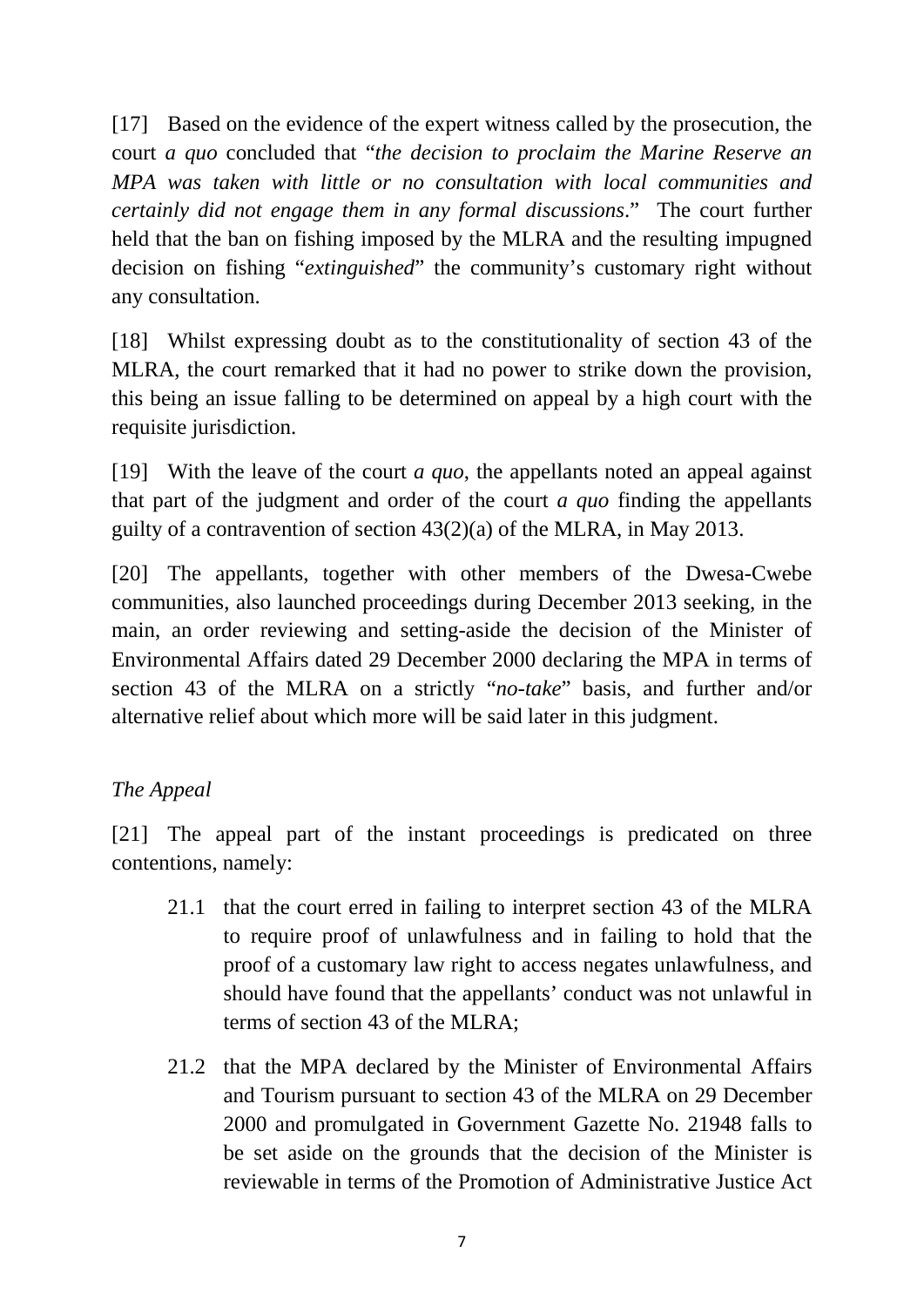3 of 2000 (the PAJA) in that it was unlawful, unreasonable and procedurally unfair; and

21.3 in the event of the MLRA being interpreted to prevent the appellants from exercising their customary rights, that section 43 and the related provisions of the MLRA are inconsistent with the Constitution and therefore invalid.

[22] It is convenient to first deal with the issues raised in the appeal before considering those canvassed in the review application, the focus, being on whether the court *a quo* erred in not holding that the appellants' conduct was not unlawful in terms of section 43 of the MLRA and the constitutionality or otherwise of the section.

### *Nature and content of customary rights*

[23] The record establishes that when the appellants were arraigned and eventually convicted they, and the rest of the members of the Dwesa-Cwebe communities, had been accessing the MPA and fishing not only to sustain their families, but as an expression of the communities' culture and for economic reasons; they regarded the sea, rocks and coastline at and around the Reserve as sacred to them and the home of their ancestors; they claim to have known and used a range of fish and other *inter-tidal* resources since the time of their ancestors; they understood that nature had a way of protecting itself and this is what regulated their harvesting; the tides and the weather did not allow them to go fishing every day; they also had their own way of making sure that there would be enough fish for the generations to come, having been taught by their fathers and elders not to take juveniles and to put the small fish back. These rights were never unregulated, and were always subject to some form of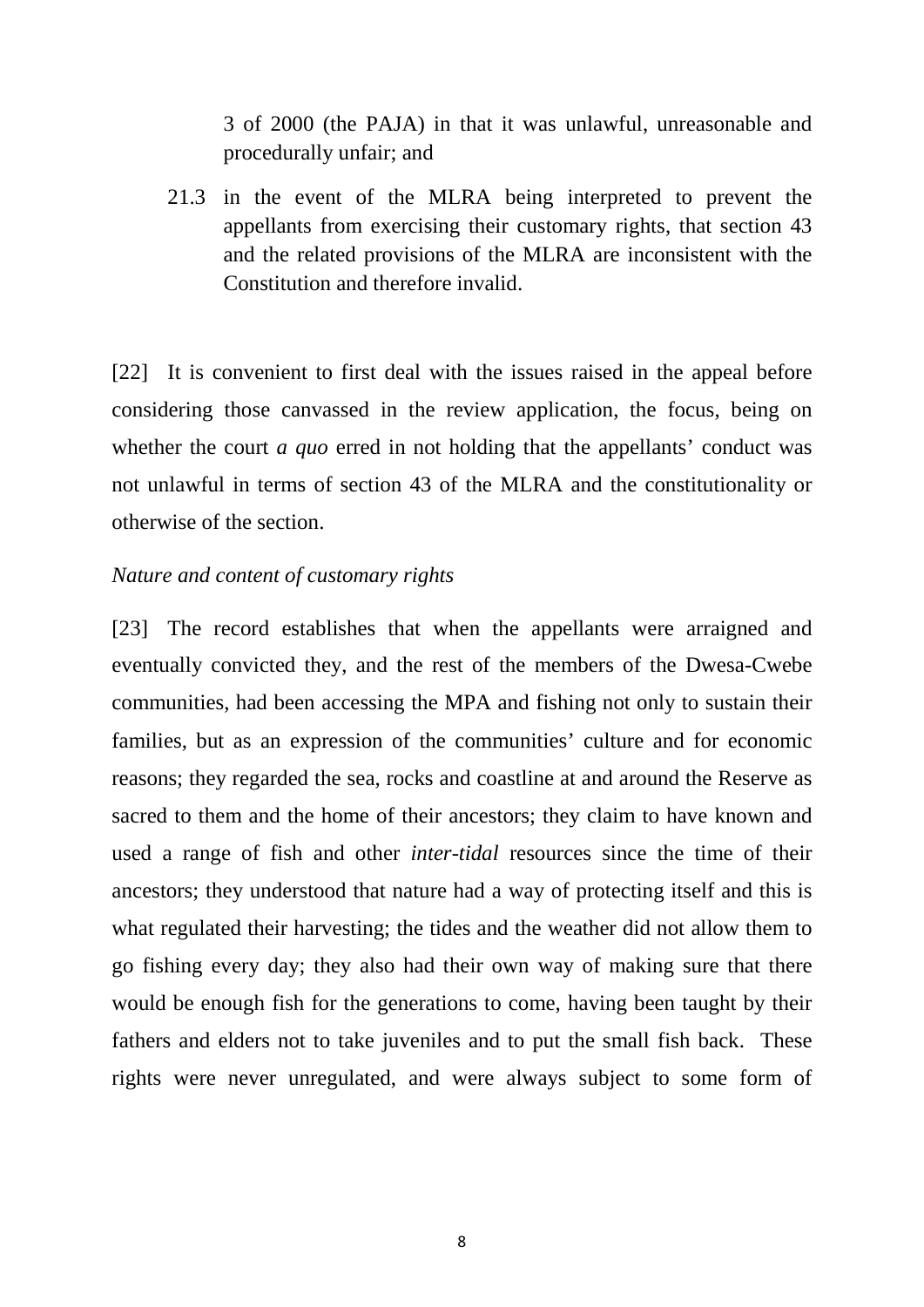regulation either under customary and traditional practices,<sup>[8](#page-8-0)</sup> or through official state regulation. It is this customary right existing parallel to section 43 of the MLRA, recognised and preserved by the Constitution, that the appellants seek to assert and which they contend negates the existence of unlawfulness on a criminal charge brought pursuant to section 43.

[24] Mr Brickhill who, together with Mr Bishop appeared for the applicants, dispelled any notion that the appellants were asserting an unqualified customary right of access to marine resources, stating that the right being asserted was one in principle subject to appropriate regulation.

*Does proof of the existence of the customary right negate unlawfulness on a charge under the MLRA?*

[25] Unlawfulness is one of the general requirements for criminal liability. Even though the National Wildlife Reserve Regulations 1992 promulgated under the Decree makes it an offence for one to "*unlawfully*" fish without a permit, section 43 of the MLRA is, however, silent on lawfulness as an element of the offence created by the section. The parties hereto are in agreement that the requirement of unlawfulness must be read into the section. Indeed, the legislature is presumed, unless there are clear and convincing indications to the contrary, not to have intended innocent violations of statutory prohibitions to be punishable.<sup>[9](#page-8-1)</sup>

[26] Therefore, although a statute may not specifically refer to the element of unlawfulness, there is a general presumption that the general defences excluding unlawfulness would be available to a person charged with contravening a

**.** 

<span id="page-8-0"></span><sup>&</sup>lt;sup>8</sup> The sanctions available to the community are to discipline members who are not compliant with the rules of the community's governance system including the imposition of fines by traditional authorities, damage to reputation and, significantly, social exclusion.

<span id="page-8-1"></span><sup>9</sup> Per James JP in *Ismail v Durban Corporation* 1971 (3) All SA 222, at 224; *S v Mnisi* 1997 (1) All SA 248 (T); 1996 (1) SACR 469 (T) at 251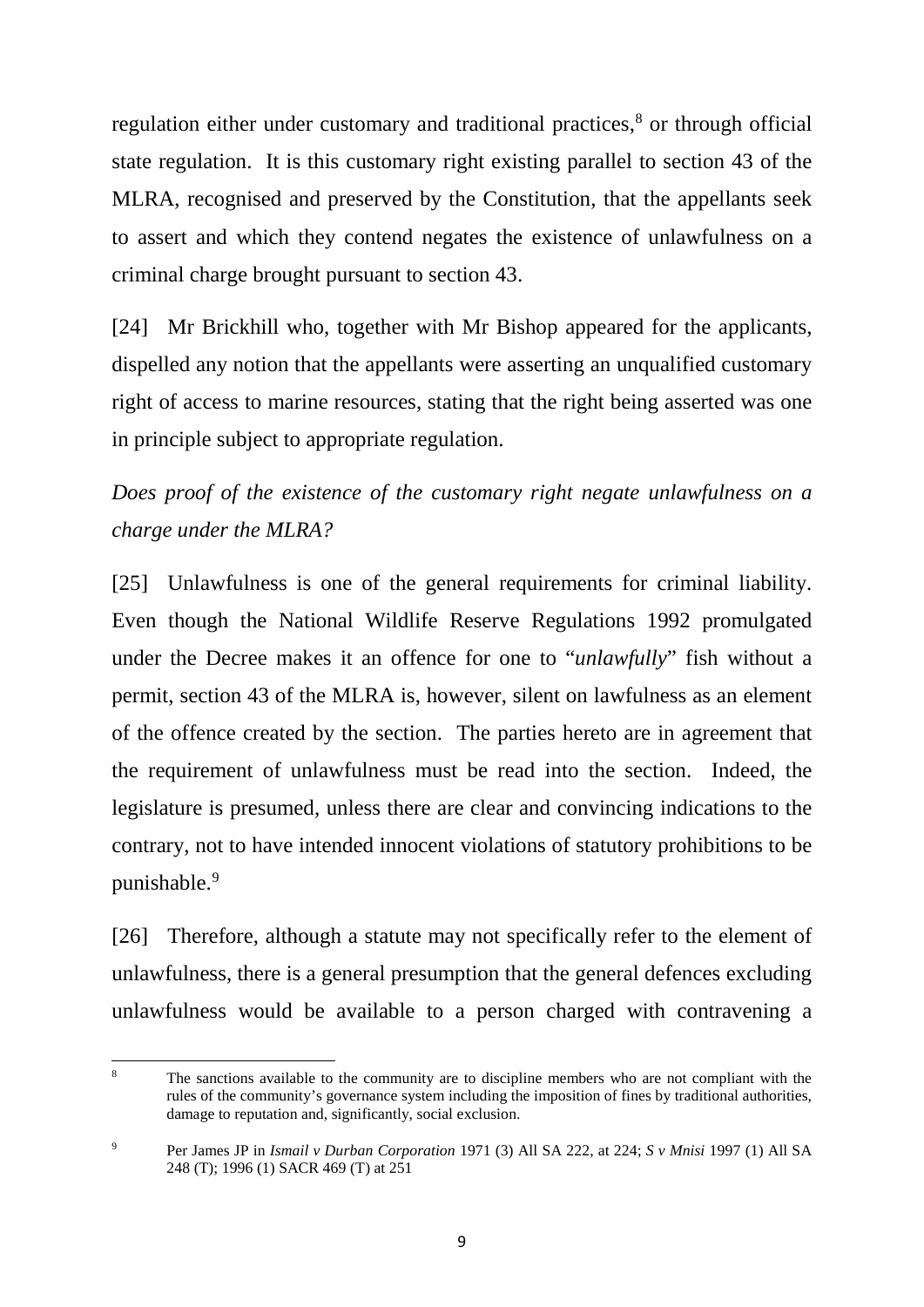criminal prohibition in a statute.<sup>10</sup> To that end, section  $250(1)$  of the CPA casts an onus on a person charged with offences based on the lack of necessary authority in the form of a licence, permit, permission or other authority or qualification to adduce evidence that she/he has the necessary authority.

[27] The appellants are not on record as contending that prior to being arraigned they had obtained the requisite permit in terms of the MLRA or that they had been exempted from the provisions of the MLRA by the Minister of Agriculture, Fisheries and Forestry by virtue of section 81 of the MLRA.<sup>11</sup> The upshot of their contention is that the existence of a customary right of access to the conduct in respect of which they were prosecuted renders the conduct lawful.

[28] What is considered *"unlawful"* has also been looked at from the perspective of a community's perception of justice or the legal convictions of the community, thus affording one a defence were the conduct complained of not to be contrary to the community's perception of justice or the legal convictions of the society. This consideration brings to the fore the question of whether lawfulness in this instance ought to be determined on the basis of the perceptions of the Dwesa-Cwebe communities or the entire South African Community.

[29] In our constitutional dispensation the Bill of Rights enshrined in Chapter 2 of the Constitution is pivotal in a determination of whether conduct is in

<span id="page-9-0"></span> $10<sup>10</sup>$ <sup>10</sup> Burchell, *South African Criminal Law and Procedure Volume 1*; General Principles of Criminal Law (4 ed), JUTA Cape Town at 116.

<span id="page-9-1"></span><sup>&</sup>lt;sup>11</sup> On the contrary, the decision of the Minister of Agriculture. Fisheries and Forestry not to grant the exemption in terms of section 81 is under attack in the review section of these proceedings.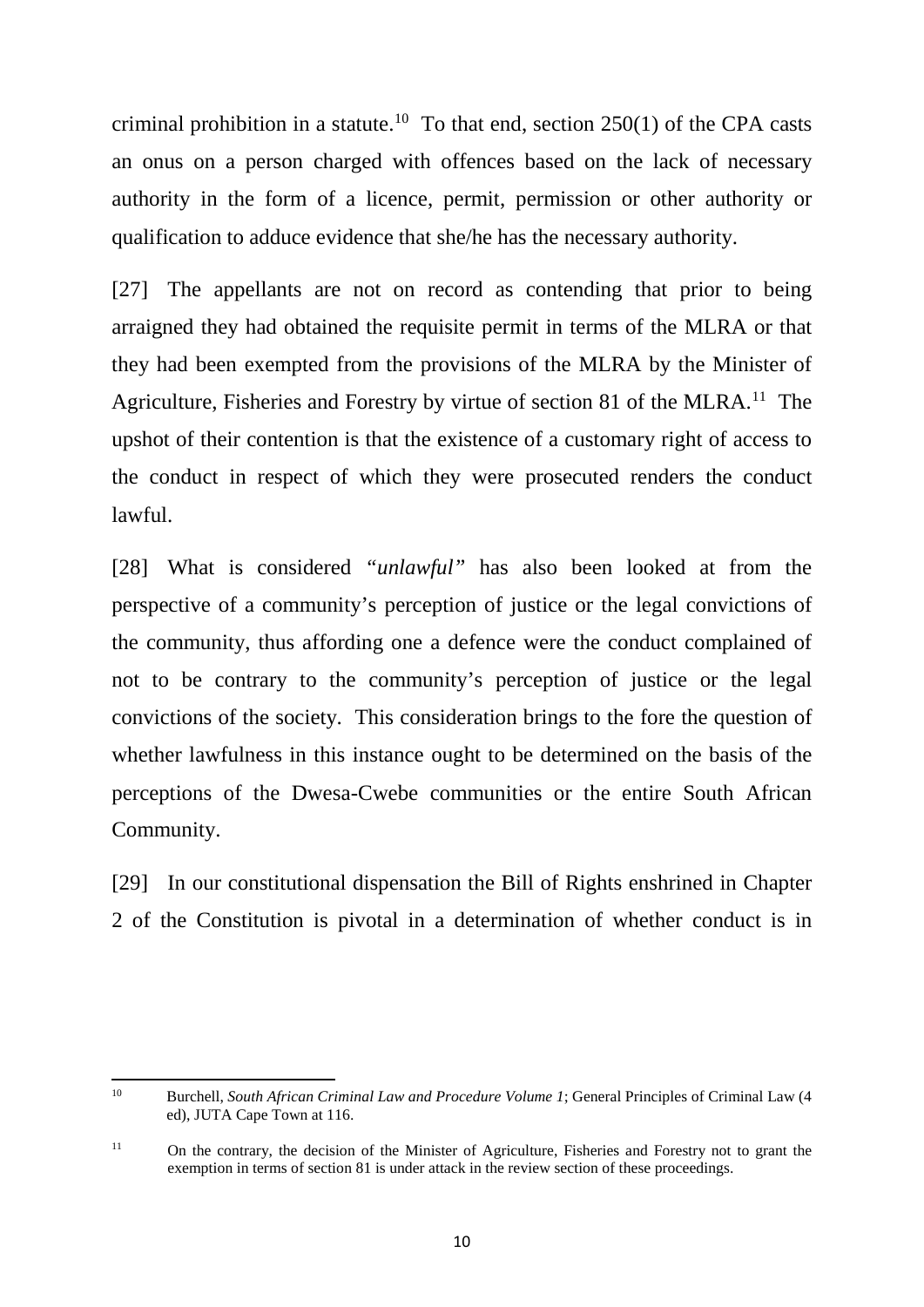conflict with public policy or the community's perception of justice and therefore unlawful. $12$ 

[30] It is so that customary law is indubitably recognised by the Constitution as an independent and original source of law.[13](#page-10-1) Gone are the days when custom was considered, as in *Van Breda v Jacobs*<sup>[14](#page-10-2)</sup>, a useful accessory, filling in normative gaps in the common law.<sup>[15](#page-10-3)</sup>

[31] The appellants' contention for the negation of unlawfulness rests primarily on sections 30, 31, 39 and 211 of the Constitution. Sections  $30^{16}$  $30^{16}$  $30^{16}$  and  $31<sup>17</sup>$  $31<sup>17</sup>$  $31<sup>17</sup>$  of the Constitution entrench respect for cultural diversity, whilst section 39(2) enjoins a court interpreting customary law to promote the spirit, purport and objects of the Bill of Rights. At the same time, section 39(3) provides that the Bill of Rights does not deny the existence of any other rights or freedoms that are recognised or conferred by customary law as being consistent with the

- (a) to enjoy their culture, practise their religion and use their language; and
- (b) to form, join and maintain cultural, religious and linguistic associations and other organs of civil society.
- (2) The rights in subsection (1) may not be exercised in a manner inconsistent with any provision of the Bill of Rights."

<span id="page-10-0"></span> $12$ <sup>12</sup> CR Snyman, *Criminal Law* (5 ed) LexisNexis Durban at 98; *S v Engelbrecht* 2005 (2) SACR 41 (W) at 54b and 106a; *S v I* 1976 (1) SA 781 (RA) at 788; *S v Robson* 1991 (3) SA 322 (W) at 333E; *Clarke v Hurst* 1992 (4) SA 630 (D) at 653B-659B-C; and *S v Fourie* 2001 (2) SACR 674 (C) at 681a-b.

<span id="page-10-1"></span><sup>&</sup>lt;sup>13</sup> *Bhe and Others v Magistrate, Khayelitsha, and Others (Commission for Gender Equality as Amicus* Curiae*)* 2005 (1) SA 580 (CC).

<span id="page-10-2"></span><sup>&</sup>lt;sup>14</sup> 1921 AD 330.

<span id="page-10-3"></span><sup>15</sup> *Shilubana and Others v Nwamitwa* 2009 (2) SA 66 (CC) at para 55.

<span id="page-10-4"></span><sup>&</sup>lt;sup>16</sup> Section 30 provides:

<sup>&</sup>quot;Everyone has the right to use the language and to participate in the cultural life of their choice, but no one exercising these rights may do so in a manner inconsistent with any provision of the Bill of Rights."

<span id="page-10-5"></span><sup>&</sup>lt;sup>17</sup> Section 31 provides:

<sup>&</sup>quot;(1) Persons belonging to a cultural, religious or linguistic community may not be denied the right, with other members of that community –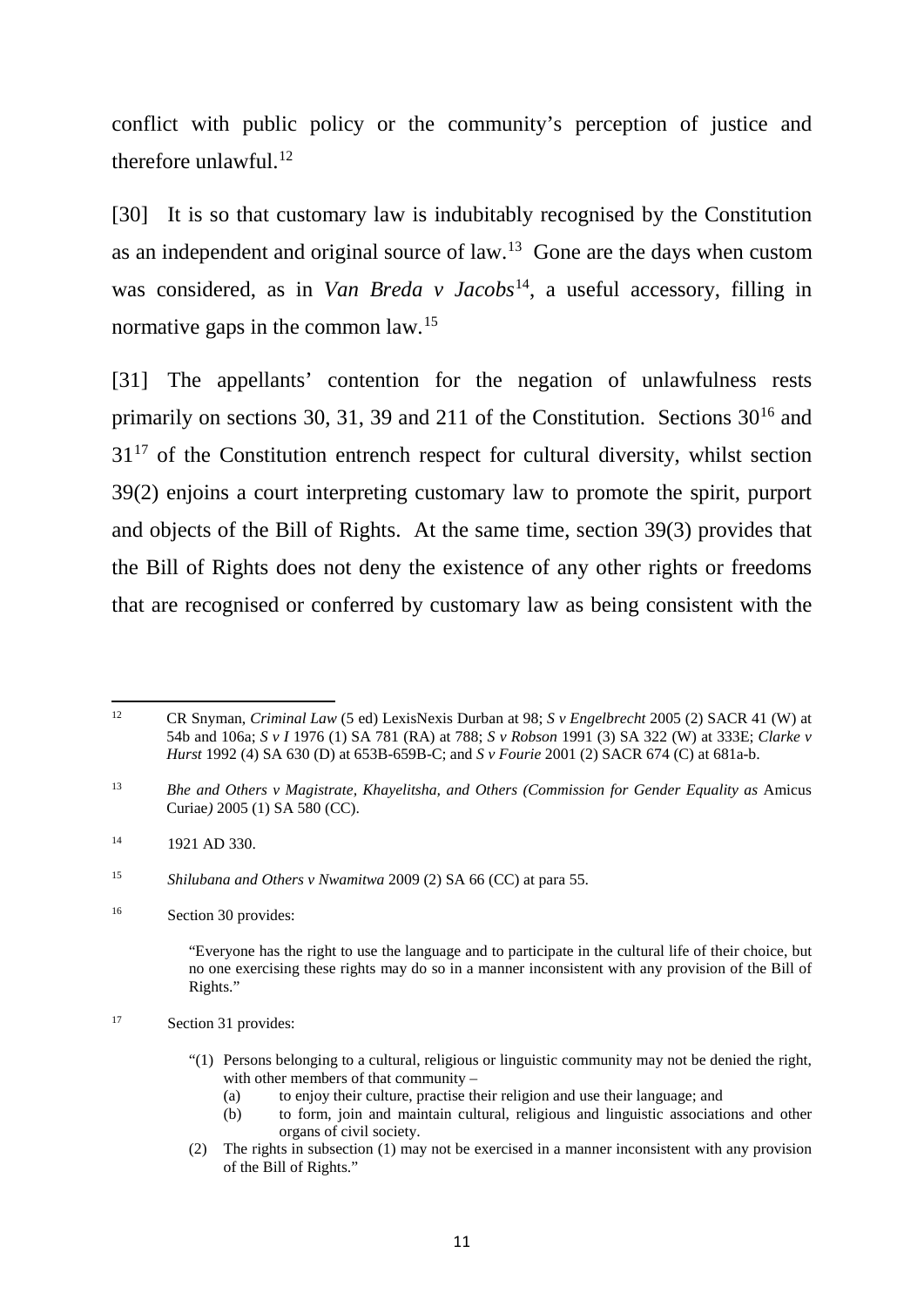Bill of Rights. Section 211<sup>[18](#page-11-0)</sup> of the Constitution accords institutional protection of customary law.

# [32] In *Alexkor Ltd v Richtersveld Community [19](#page-11-1)* the Constitutional Court held:

"While in the past indigenous law was seen through the common law lens, it must now be seen as an integral part of our law. Like all law it depends for its ultimate force and validity on the Constitution. Its validity must now be determined by reference not to common law, but to the Constitution. The courts are obliged by section 211(3) of the Constitution to apply customary law when it is applicable, subject to the Constitution and any legislation that deals with customary law. In doing so the courts must have regard to the spirit, purport and objects of the Bill of Rights. Our Constitution:

". . . does not deny the existence of any other rights or freedoms that are recognised or conferred by common law, customary law or legislation, to the extent that they are consistent with the Bill [of Rights]."

It is clear, therefore that the Constitution acknowledges the originality and distinctiveness of indigenous law as an independent source of norms within the legal system. At the same time the Constitution, while giving force to indigenous law, makes it clear that such law is subject to the Constitution and has to be interpreted in the light of its values. Furthermore, like the common law, indigenous law is subject to any legislation, consistent with the Constitution, that specifically deals with it. In the result, indigenous law feeds into, nourishes, fuses with and becomes part of the amalgam of South African law."[20](#page-11-2)

[33] Against this background the appellants contend that the MLRA, which does not recognise the appellants' customary fishing rights, has not extinguished those rights. Such extinguishment would have had to be done expressly and satisfy the requirements of section 36 of the Constitution. As they had been fishing in terms of their rights derived from their customary law

<u>.</u>

<span id="page-11-0"></span><sup>&</sup>lt;sup>18</sup> The section provides:

<sup>&</sup>quot;(1) The institution, status and role of traditional leadership, according to customary law, are recognised, subject to the Constitution.

<sup>(2)</sup> A traditional authority that observes a system of customary law may function subject to any applicable legislation and customs, which includes amendments to, or repeal of, that legislation or those customs.

<sup>(3)</sup> The courts must apply customary law when that law is applicable, subject to the Constitution and any legislation that specifically deals with customary law."

<span id="page-11-1"></span> $19$  2004 (5) SA 460 (CC).

<span id="page-11-2"></span><sup>&</sup>lt;sup>20</sup> *Id* at para [51]. (Footnotes omitted.).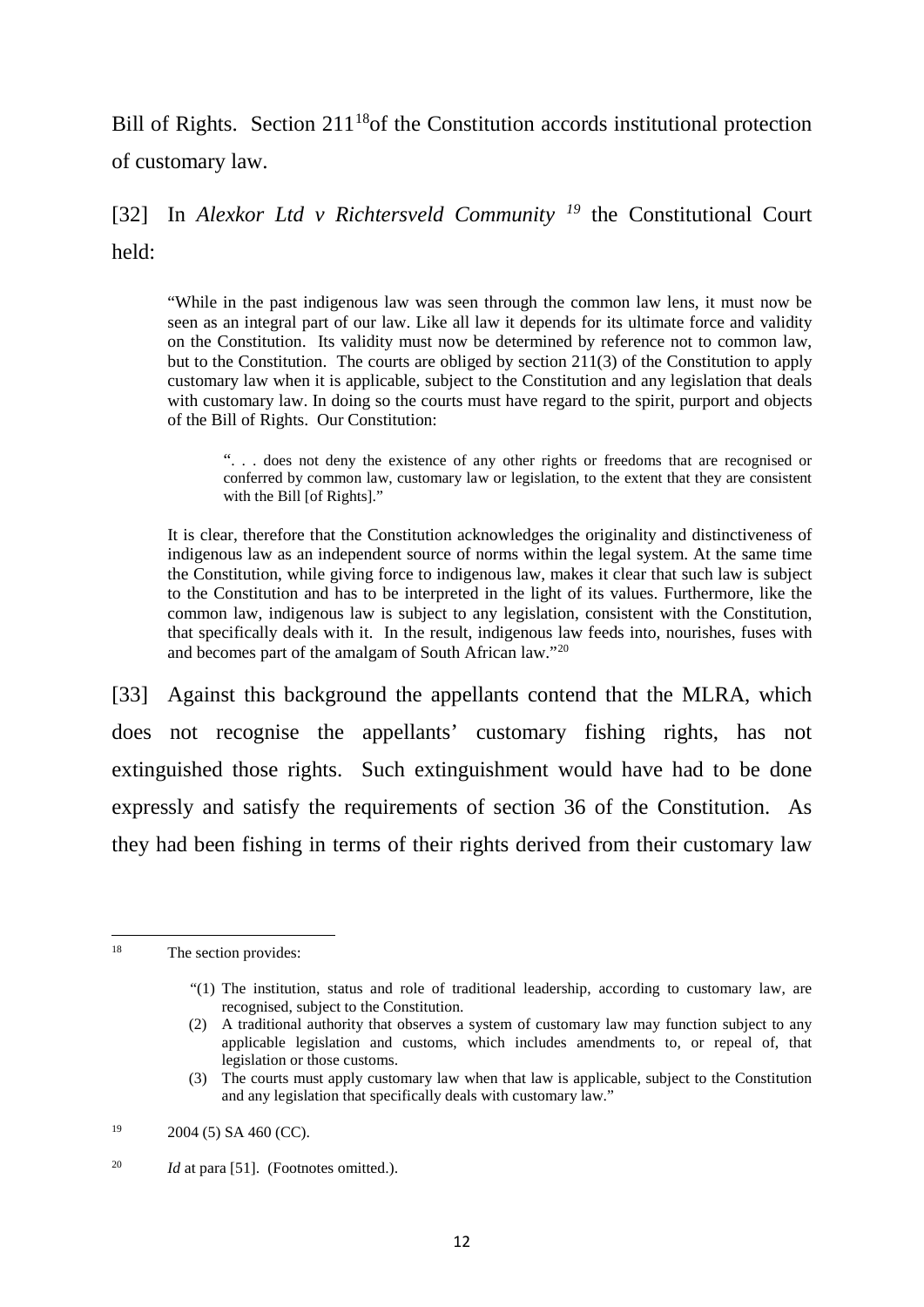system, the appellants argue that their conduct was lawful; customary law confers on them the necessary authority to fish in the MPA without a permit.

[34] It is the cultural diversity of the people of this country, its fascinating history, and the uniqueness and preciousness of the country's wild life<sup>[21](#page-12-0)</sup> that give rise to the question at hand.

[35] We should, at this juncture, also remind ourselves of the following remarks by Navsa JA in *Oudekraal Estates (Pty) Ltd v City of Cape Town*: [22](#page-12-1)

"Regrettably, humankind has not always been aware of the importance of treading softly on this planet. Environment concerns have only recently begun to receive the necessary attention and, even then, humankind is not always sufficiently aware of the environmental perils consequent upon deeds or inaction. In *Fuel Retailers Association of Southern Africa v Director-General: Environmental Management, Department of Agriculture, Conservation and Environment, Mpumalanga Province, and Others* 2007 (6) SA 4 (CC); 2007 (10) BCLR 1059 at para 54 the Constitutional Court referred with approval to the following dictum of the International Court of Justice in *Gabcikovo-Nagymaros Project (Hungry/Slovakia)* 37 ILM 162 (1988) 200 in para 140:

'Throughout the ages, mankind has, for economic and other reasons, constantly interfered with nature. In the past, this was often done without consideration of the effects upon the environment. Owing to new scientific insights and to a growing awareness of the risks for mankind-for present and future generations-of pursuit of such interventions at an unconsidered and unabated pace, new norms and standards have been developed, set forth in a great number of instruments during the last two decades. Such new norms have to be taken into consideration, and such new standards given proper weight, not only when States contemplate new activities but also when continuing with activities begun in the past. This need to reconcile economic development with protection of the environment is aptly expressed in the concept of sustainable development.'"

[36] In its wisdom the legislature enacted the MLRA so as to "*provide for the conservation of the marine ecosystem, the long term sustainable utilisation of marine living resources and the orderly access to exploitation utilisation and protection of certain marine living resources and the orderly access to exploitation utilisation and protection of certain marine living resources and for these purposes to provide for the exercise of control over marine living* 

<span id="page-12-0"></span><sup>21</sup> Introductory remarks by Van der Westhuisen in *Khohliso v The State and Another* 2015 (2) BCLR 164 (CC); 2015 (1) SACR 319 (CC) at para [1].

<span id="page-12-1"></span><sup>&</sup>lt;sup>22</sup> 2010 (1) SA 333 (SCA) at 353 E-I.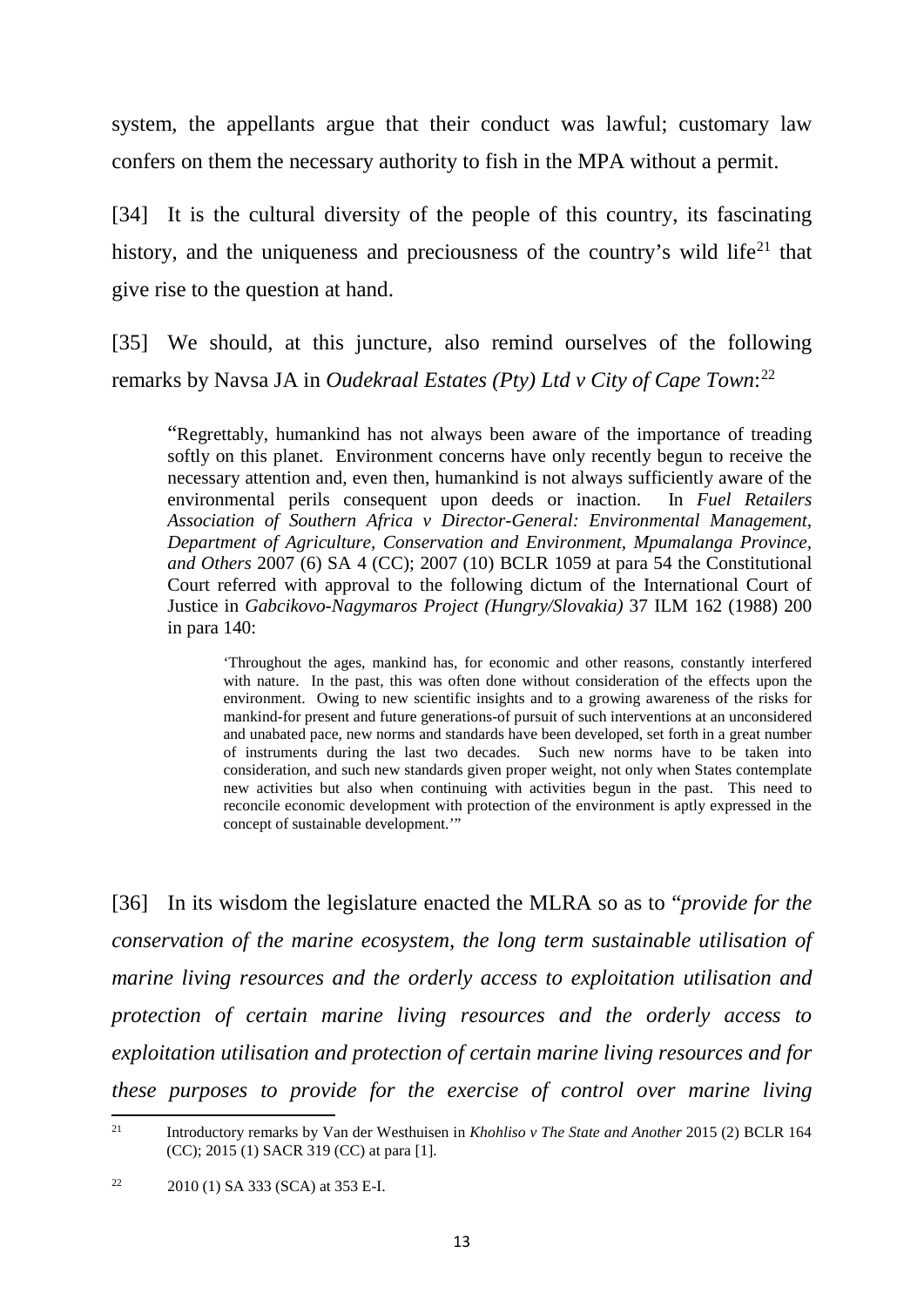*resources in a fair and equitable manner to the benefit of all citizens of South Africa*"*.* [23](#page-13-0)

[37] The customary rights contended for which are of limited territorial application operate in parallel with the MLRA which is of national application. I do not believe that the introduction of a law of general application aimed at preserving and protecting marine living resources for the benefit of all, including the Dwesa-Cwebe communities, has had the effect of jettisoning (and not preserving) the customary rights that have been exercised by these communities as contended for in these proceedings. It must have been within the contemplation of the legislature when enacting the MLRA that there were persons such as the appellants exercising customary rights in respect of marine resources, hence provision is made for persons or a group of persons to lodge an application to be exempted from the requirement of obtaining a permit for fishing. Upon a proper reading of the relevant provisions of the MLRA nothing prevents any person or group of persons, including the appellants, from seeking exemption even on the basis that in terms of customary law such permit is not required. The appellants had not sought the exemption before setting out to fish. Their conduct was unlawful in terms of the MLRA. Therefore, the rights accorded to them by customary law did not negate the existence of unlawfulness.

[38] The Dwesa-Cwebe communities agreed to the restoration of the Dwesa-Cwebe Nature Reserves and to have access to sea and forest resources "*based upon the principle of sustainable utilisation as permitted by law*". The contention that exercising their customary rights negated the existence of unlawfulness on a charge under the MLRA is not consistent with their acceptance that they would access the sea in accordance with the dictates of the law giving expression to the concept of sustainable development. On their own

<span id="page-13-0"></span> $23$ MLRA Long Title.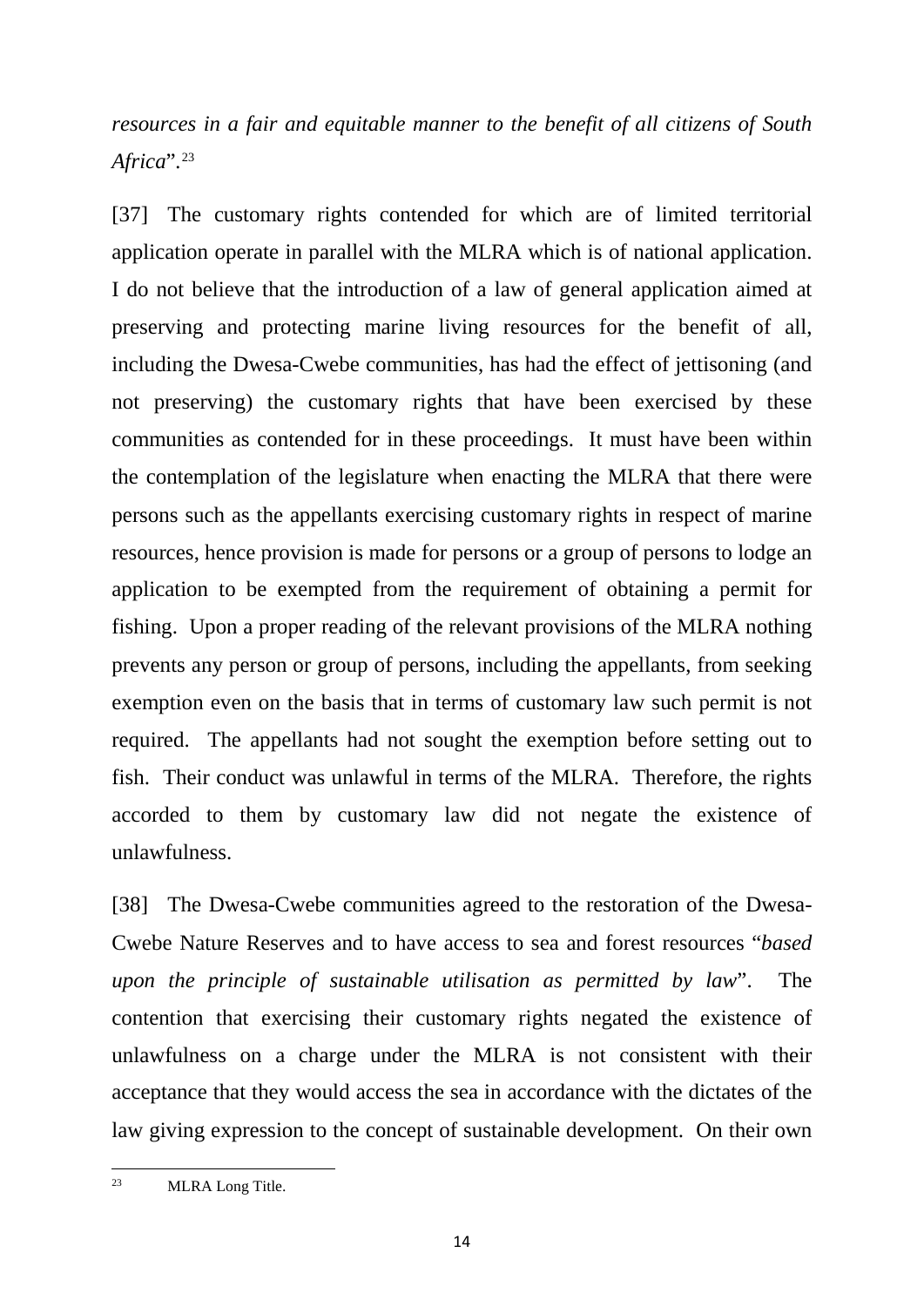showing, the appellants' exercise of customary rights had always been subject to regulation, and had never been unqualified. The enactment of the MLRA was in fact part of such regulation.

[39] Moreover and in any event, the rights accorded by sections 30 and 31 of the Constitution are not to be exercised in a manner that is inconsistent with any provision of the Bill of Rights. One of such provisions is section 24, which, *inter alia*, gives everyone the right to have the environment protected for the benefit of present and future generations through legislative and other measures that prevent ecological degradation, promote conservation and secure ecologically sustainable development and use of natural resources while promoting justifiable economic and social development. To contend that the mere existence of a customary right negates unlawfulness on a charge under the MLRA would serve not only to elevate the sections 30 and 31 rights at the expense of the right to the environment, but would make nonsense of the objects of the MLRA.

#### *Constitutionality of section 43 of the MLRA*

[40] Having found that the appellants' attempt to fish without the requisite permit in terms of the MLRA was unlawful, I cross to deal with the appellants' alternative submission namely, that section 43(2)(a) of the MLRA is inconsistent with the Constitution and invalid to the extent that it does not recognise existing customary law rights of access to marine resources and criminalises the exercise of customary law rights that have never been extinguished in circumstances that would satisfy the Constitution.

[41] It is timely to mention that section 43 of the MLRA has since been repealed by section 90(3) of National Environmental Management: Protected

15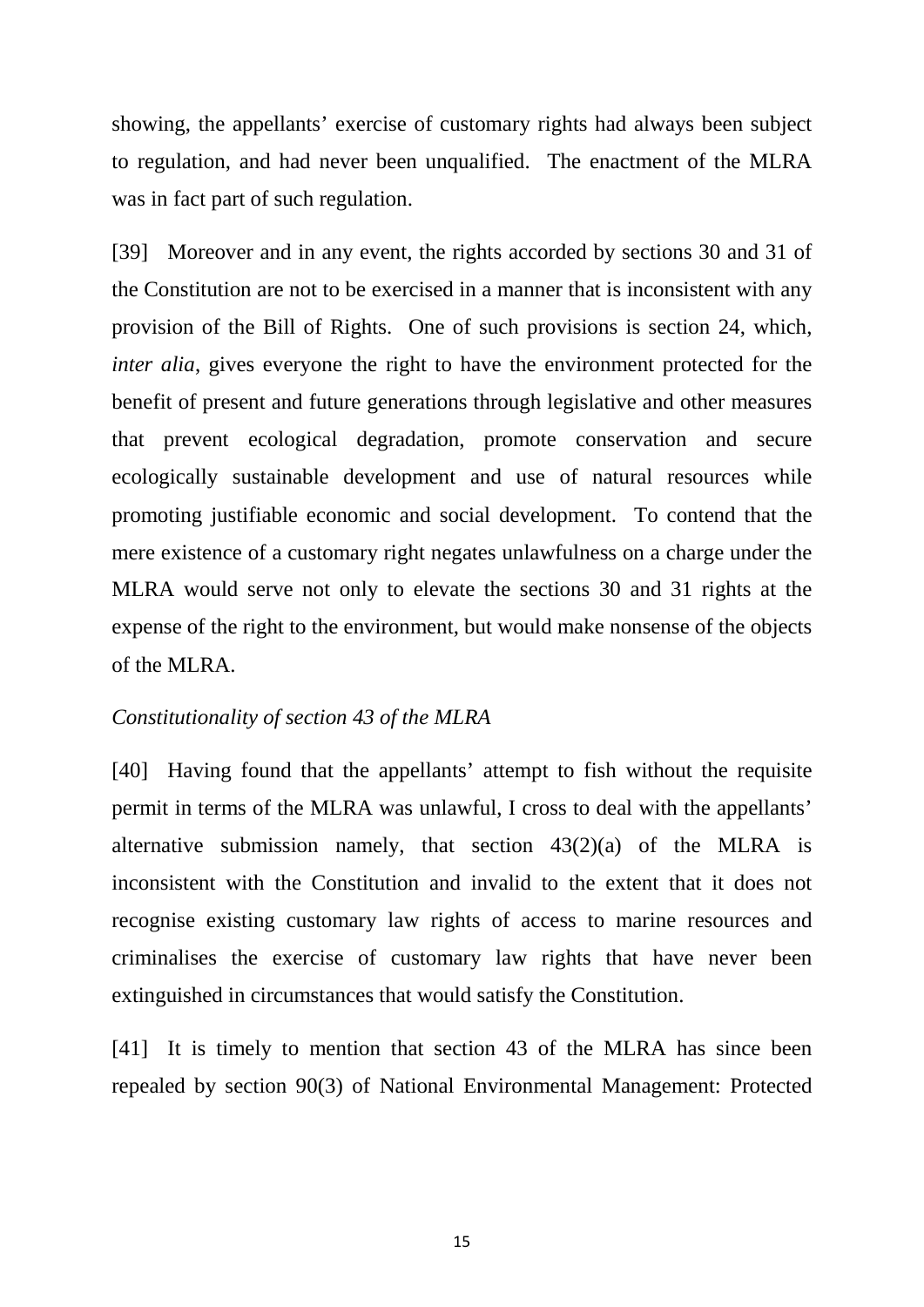Areas Act 57 of 2003.<sup>[24](#page-15-0)</sup> The declaration of the Dwesa-Cwebe MPA as contained in stipulation 2(7) of the declaration Notice named Declaration of Areas as Marine Protected Areas in Government Gazette 2948, Notice No. 1429 of 29 December 2000 has similarly been withdrawn and repealed by the Dwesa-Cwebe Marine Protected Area Regulations published in Government Gazette 39379 under Notice No. 1074 dated 06 November 2015 which came into operation on 01 December 2015. The repeal affords no solace to the appellants who have already been convicted on the strength of section 43, hence this Court has residual jurisdiction to inquire into the constitutionality of the section.

[42] It has greatly exercised my mind whether it is felicitous to inquire into the constitutionality of the replacement provisions (sections 22A and 48A of the NEMPAA) given that these provisions had no bearing on the appellants' conviction which is the subject of the appeal.

[43] It is convenient to quote in full the now repealed section 43 of the MLRA on the basis of which the appellants were convicted. The section reads:

- "(1) The Minister may, by notice published in the Gazette, declare an area to be a marine protected area—
	- (a) for the protection of fauna and flora or a particular species of fauna or flora and the physical features on which they depend;
	- (b) to facilitate fishery management by protecting spawning stock, allowing stock recovery, enhancing stock abundance in adjacent areas, and providing pristine communities for research; or
	- (c) to diminish any conflict that may arise from competing uses in that area.
- (2) No person shall in any marine protected area, without permission in terms of subsection (3)—
	- (a) fish or attempt to fish;
	- (b) take or destroy any fauna and flora other than fish;
	- (c) dredge, extract sand or gravel, discharge or deposit waste or any other polluting matter, or in any way disturb, alter or destroy the natural environment;
	- (d) construct or erect any building or other structure on or over any land or water within such a marine protected area; or

<span id="page-15-0"></span><sup>&</sup>lt;u>.</u> <sup>24</sup> As amended by the National Environmental Management: Protected Areas Amendment Act 21 of 2014 (NEMPAA), which came into operation on 2 June 2014.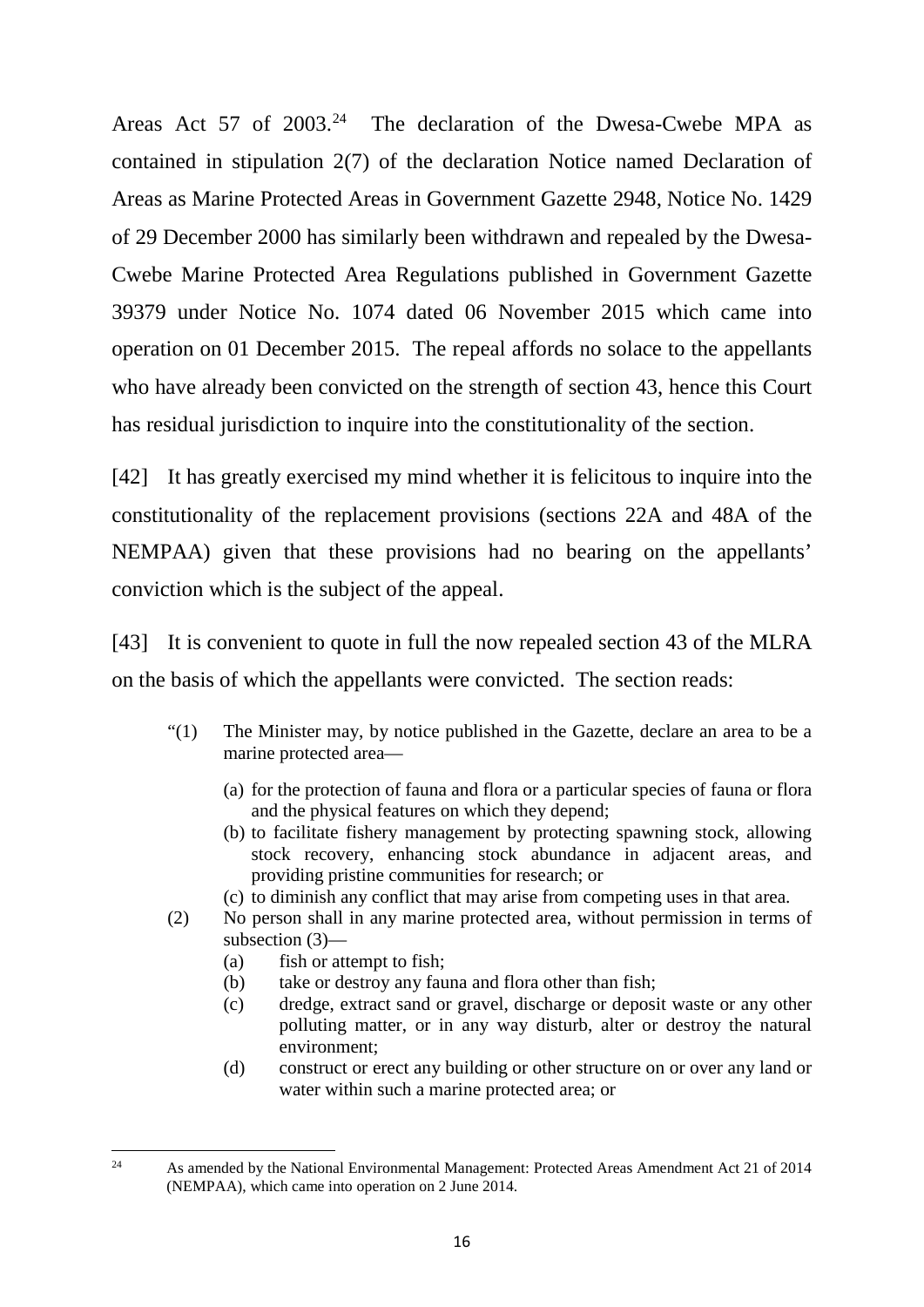- (e) carry on any activity which may adversely impact on the ecosystems of that area.
- (3) The Minister may, after consultation with the Forum, give permission in writing that any activity prohibited in terms of this section may be undertaken, where such activity is required for the proper management of the marine protected area"

[44] As a starting point the appellants have urged this Court to interpret section 43 so as to permit the recognition of customary law rights of access to marine resources. The appellants' constitutional attack is premised purely upon the Court adopting a construction of the section that precludes the recognition and exercise of customary rights of access to marine resources. In as far as the provisions of section 43 "*purport to disregard or extinguish these rights*", so the argument goes, the impugned provisions are inconsistent with the Constitution and invalid to that extent.

[45] It is trite law that the validity of customary law cannot be tested with reference to common law or statutory law. In *Bhe[25](#page-16-0)* the Constitutional Court held that:

"an approach that condemns rules or provisions of customary law merely on the basis that they are different to those of the common law or legislation, such as the Intestate Succession Act, would be incorrect. At the level of constitutional validity, the question in this case is not whether a rule or provision of customary law offers similar remedies to the Intestate Succession Act. The issue is whether such rules or provisions are consistent with the Constitution."[26](#page-16-1)

[46] There is indeed no scope for arguing that the Dwesa-Cwebe communities have no customary rights because the MLRA does not recognise those rights. Ms Pillay, who appeared for the third and fourth respondents, did not contend so.

[47] In terms of section 211(3) of the Constitution customary law is subject to legislation that deals specifically with customary law. Even though customary

<span id="page-16-0"></span><sup>25</sup> <sup>25</sup> *Supra*.

<span id="page-16-1"></span><sup>26</sup> *Ibid* at para [42] see also para [32] *supra*.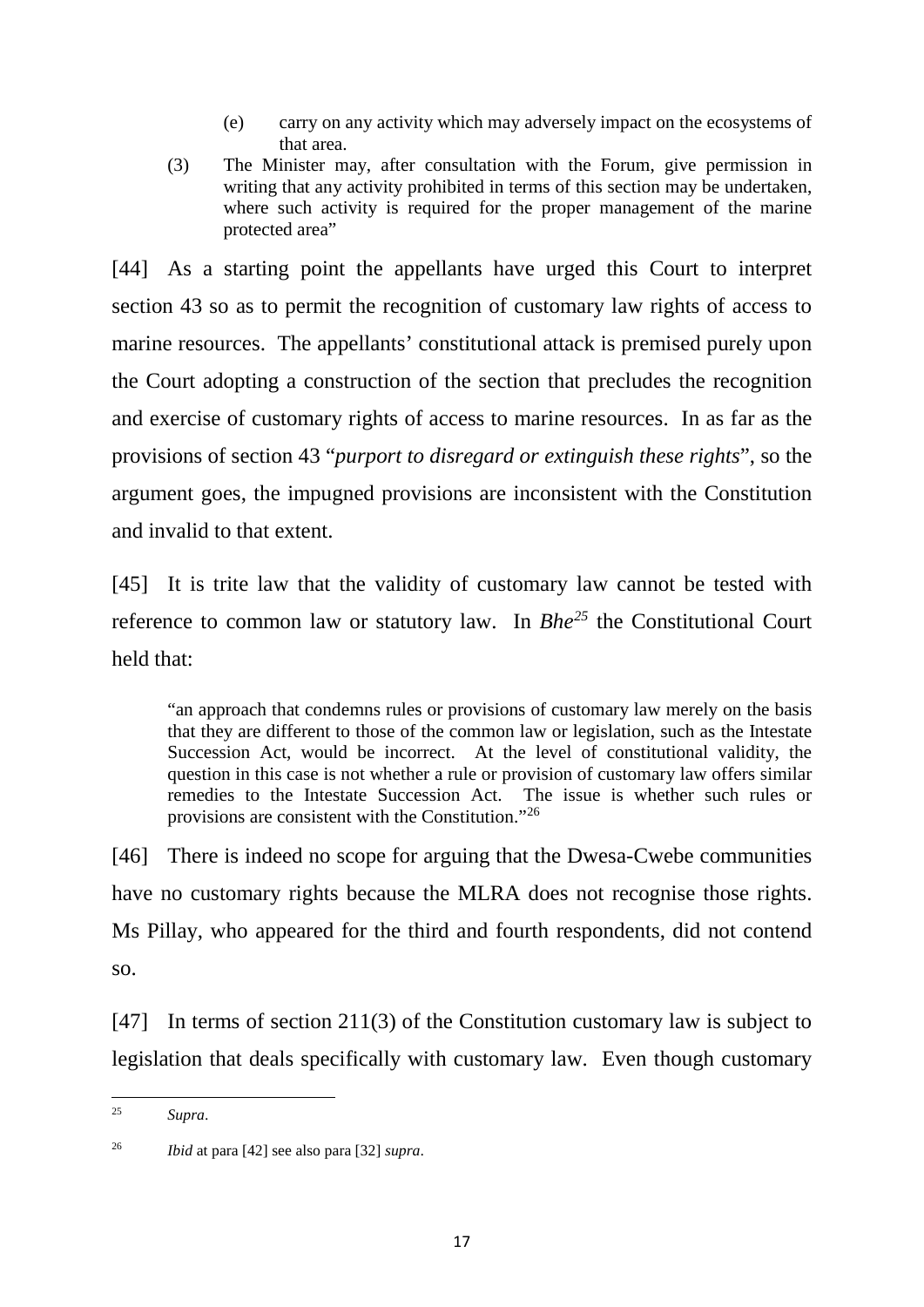law may be regulated in terms of other legislation,  $27$  such regulation will only amount to extinguishment of the customary law rights if done explicitly,  $28$ otherwise the rights derived from customary law prevail.

[48] There is thus merit to the appellants' contention that because the MLRA was promulgated after the coming into force of the Constitution such promulgation could not only amount to an extinguishment of customary law rights if the MLRA expressly provided for it and the extinguishment could only be valid if it satisfied the requirements of section 36 of the Constitution.

[49] Upon a plain reading of section 43 nothing in the section offends the Constitution. Nor is there scope for an interpretation that disregards or extinguishes the appellants' customary rights of access to marine resources. If one has regard to the purpose of the declaration of an MPA (conservation and protection), it is not clear as to what bearing customary law has on such a declaration.

<span id="page-17-3"></span>[50] I accordingly conclude that section 43 is not unconstitutional for not permitting the recognition of customary law rights of access to marine resources.

[51] In as far as the appellants may be said to be entitled to challenge the constitutionality of sections  $22A^{29}$  $22A^{29}$  $22A^{29}$  and  $48A^{30}$  of the NEMPAA, my conclusion

(a) declare an area specified in the notice—

<span id="page-17-0"></span><sup>27</sup> See *supra Bhe*, at para [44], where it was held:

<sup>&</sup>quot;It should however not be inferred from the above that customary law can never change and that it cannot be amended or adjusted by legislation. In the first place, customary law is subject to the Constitution. Adjustments and development to bring its provisions in line with the Constitution or to accord with the "spirit, purport and objects of the Bill of Rights" are mandated. Secondly, the legislative authority of the Republic vests in Parliament. Thirdly, the Constitution envisages a role for national legislation in the operation, implementation and/or changes effected to customary law."

<span id="page-17-1"></span><sup>28</sup> *Supra Alexkor Ltd* at para [81].

<span id="page-17-2"></span><sup>29</sup> The section reads:

<sup>&</sup>quot;Declaration of marine protected areas.— $(1)$  The Minister may, by notice in the Gazette—

<sup>(</sup>i) as a marine protected area; or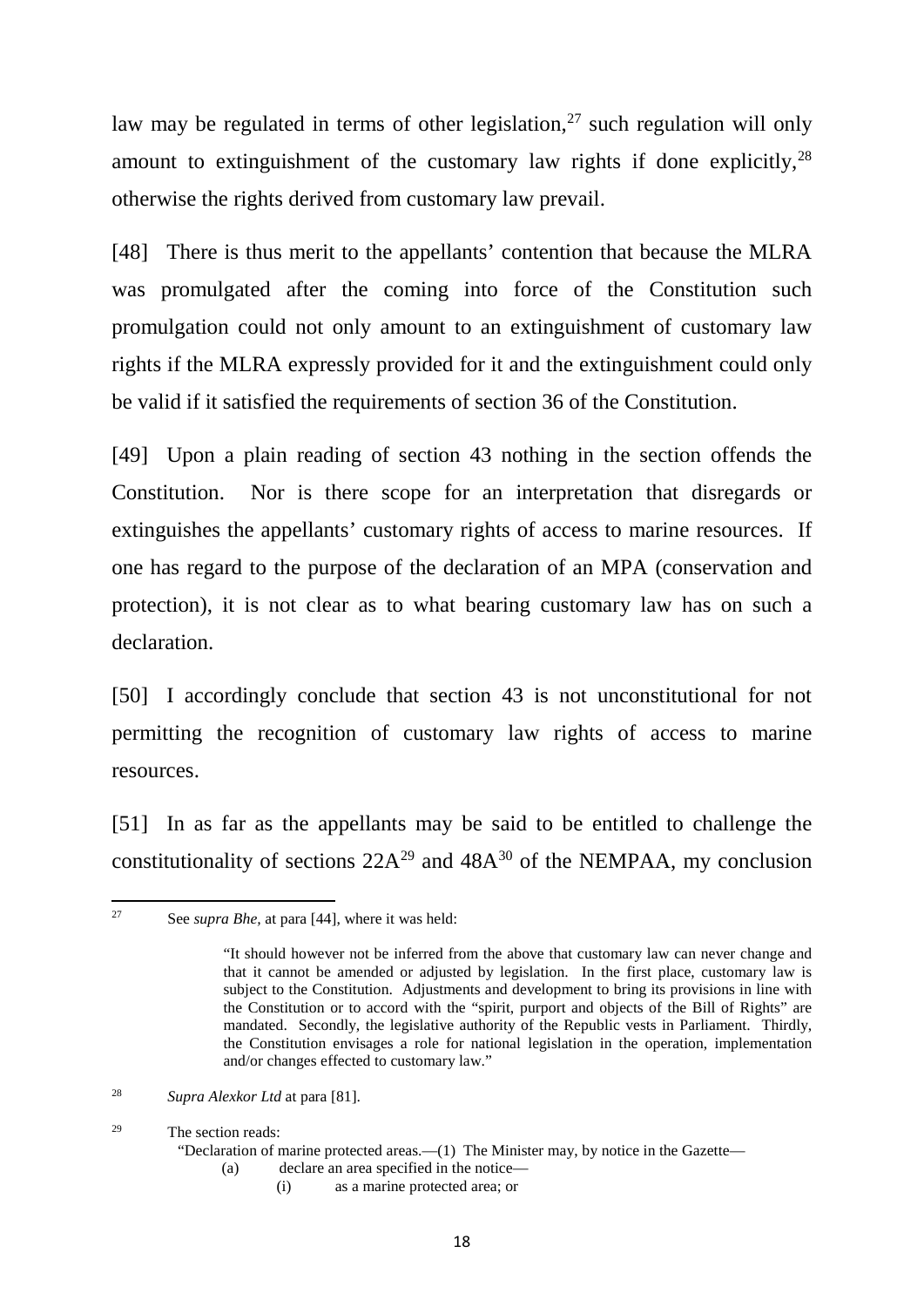would not differ. Section 22A(2) of the NEMPAA also refers to conservation and protection as being the purpose of the declaration of an MPA. Section 48A merely restricts activities in MPAs.

*The Review Application*

**.** 

|    |     | as part of an existing marine protected area; and<br>(ii)                                             |
|----|-----|-------------------------------------------------------------------------------------------------------|
|    |     | assign a name to the marine protected area.<br>(b)                                                    |
|    | (2) | A declaration under subsection $(1)$ (a) may only be issued—                                          |
|    |     | to conserve and protect marine and coastal ecosystems;<br>(a)                                         |
|    |     | (b)<br>to conserve and protect marine and coastal biodiversity;                                       |
|    |     | to conserve and protect a particular marine or coastal species, or specific population<br>(c)         |
|    |     | and its habitat;                                                                                      |
|    |     | (d)<br>if the area contains scenic areas or to protect cultural heritage;                             |
|    |     | to facilitate marine and coastal species management by protecting migratory routes<br>(e)             |
|    |     | and breeding, nursery or feeding areas, thus allowing species recovery and to                         |
|    |     | enhance species abundance in adjacent areas;                                                          |
|    |     | (f)<br>to protect and provide an appropriate environment for research and monitoring in               |
|    |     | order to achieve the objectives of this Act; or                                                       |
|    |     | to restrict or prohibit activities which is likely to have an adverse effect on the<br>(g)            |
|    |     | environment.                                                                                          |
|    | (3) | A notice under subsection (1) (a) may only be issued after consultation with the Cabinet              |
|    |     | member responsible for fisheries."                                                                    |
|    |     |                                                                                                       |
| 30 |     | Section 48A reads:                                                                                    |
|    |     |                                                                                                       |
|    |     | "Restriction of activities in marine protected areas.— $(1)$ Despite any other legislation, no        |
|    |     | person may in a marine protected area-                                                                |
|    |     | (a) fish or attempt to fish;                                                                          |
|    |     | (b) take or destroy any fauna or flora;                                                               |
|    |     | (c) undertake any dredging or extraction of sand, rock, gravel or minerals unrelated to any           |
|    |     | activities referred to in section 48 (1);                                                             |
|    |     | (d) discharge or deposit waste or any other polluting matter;                                         |
|    |     | (e) in any manner which results in an adverse effect on the marine environment, disturb, alter        |
|    |     | or destroy the natural environment or disturb or alter the water quality or abstract sea              |
|    |     | water;                                                                                                |
|    |     | (f) carry on any activity which may have an adverse effect on the ecosystem of the area;              |
|    |     | (g) construct or erect any building or other structure on or over any land or water within such       |
|    |     | a marine protected area;                                                                              |
|    |     | (h) carry on marine aquaculture activities;                                                           |
|    |     | (i) engage in bio-prospecting activities;                                                             |
|    |     | (j) sink or scuttle any platform, vessel or other structure; or                                       |
|    |     | (k) undertake mineral exploration, and production of petroleum and other fossil fuels.                |
|    | (2) | Notwithstanding subsection $(1)$ but subject to section 48 $(1)$ , the Minister may, in relation to a |
|    |     | marine protected area, prescribe—                                                                     |
|    |     | different zones to regulate different activities within that marine protected area; and<br>(a)        |
|    |     | (b)<br>activities which require a permit.                                                             |
|    | (3) | Before exercising the power referred to in subsection (2), the Minister must—                         |
|    |     | consult with the Minister responsible for fisheries and the management authority that<br>(a)          |
|    |     | is responsible for managing the relevant marine protected area; and                                   |
|    |     | ensure that the zoning achieves the objectives referred to in section 2.<br>(b)                       |
|    | (4) | Any zone declared in terms of section 43 of the Marine Living Resources Act, 1998 (Act No.            |
|    |     | 18 of 1998), or created by regulation in terms of section 77 of that Act which exists when the        |
|    |     | National Environmental Management: Protected Areas Amendment Act, 2014, takes effect,                 |

must be regarded as a zone prescribed in terms of subsection (2)."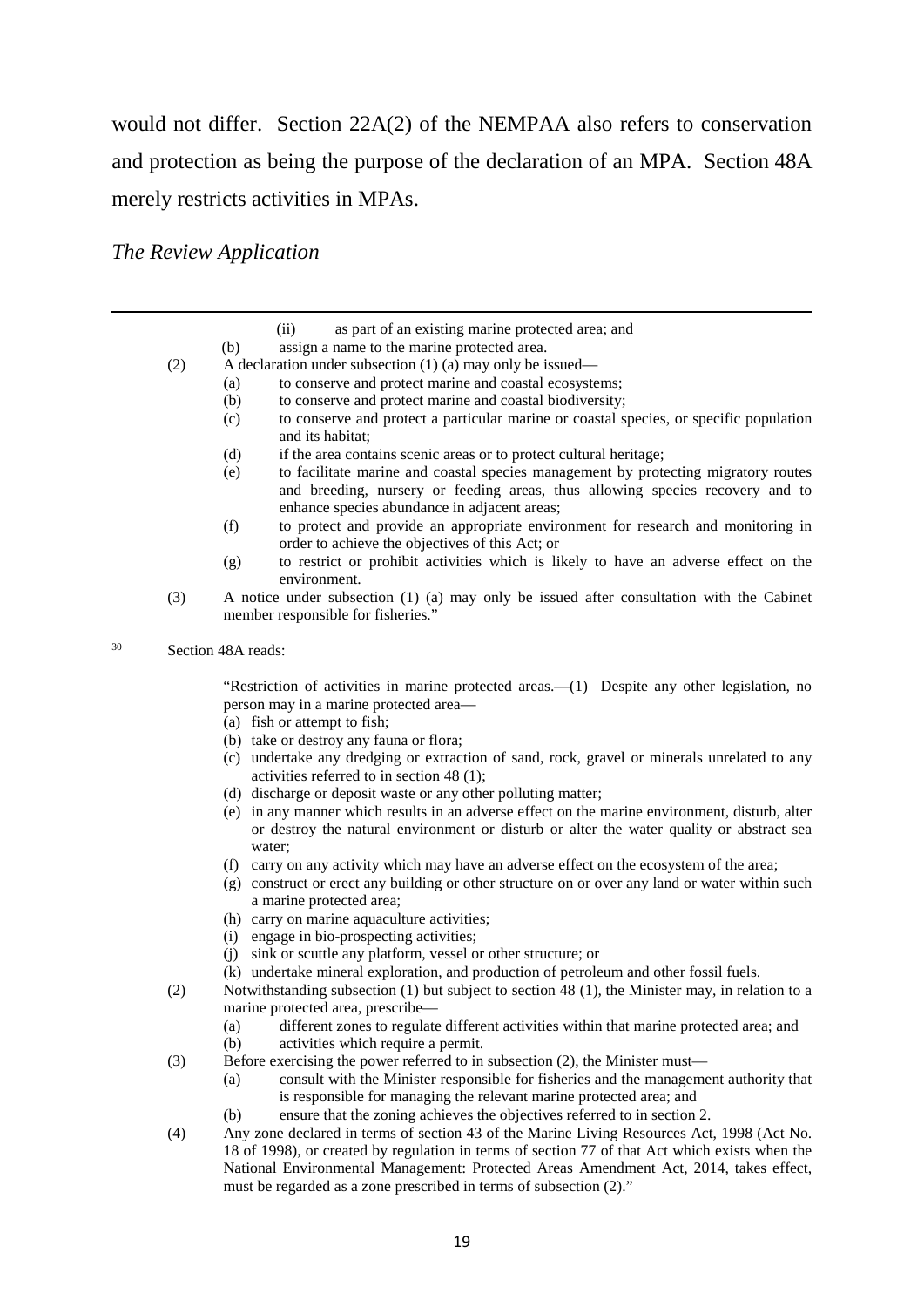[52] There are two decisions at the heart of the review application. The review grounds also constitute a further ground of the appeal in the alternative. The one decision is that of the Minister of Environmental Affairs taken on 29 December 2000 declaring the Dwesa-Cwebe Nature Reserve an MPA on a strictly "*no take*" basis (the MPA decision), and the other decision that of the Minister of Agriculture, Forestry and Fisheries not to grant the Hobeni, Cwebe, and Mendwane Communities an exemption in terms of section 81 of the MLRA.

[53] In addition to seeking a review of the decisions referred above, the applicants seek an order directing the parties to engage one another meaningfully regarding the manner in which the Communities may exercise their rights of access and property or other associated rights under customary law and, subject to reasonable regulation, to maintain the resources in the MPA.

[54] The applicants' principal complaint in relation to the MPA decision is that they were not consulted at all when the impugned declaration was made. They claim that they were never informed that such decision would be made; they were not asked to make comments when it was being proposed to issue the declaration. They had no knowledge that the decision had been taken at all until 2005 when steps were being taken to implement the decision. They contend that the MPA decision is reviewable on the grounds that it was procedurally unfair; unreasonable and irrational; inconsistent with sections 30, 31, 39(3) and 211 of the Constitution; and inconsistent with the right to environmental justice and equitable access to natural resources.

[55] Because the letter seeking an exemption in terms of section 81 of the MLRA was not responded to by the relevant government functionaries, upon whom it was incumbent to decide on the matter, the non-response consists of a failure to take a decision and is, according to the applicants, reviewable on the

20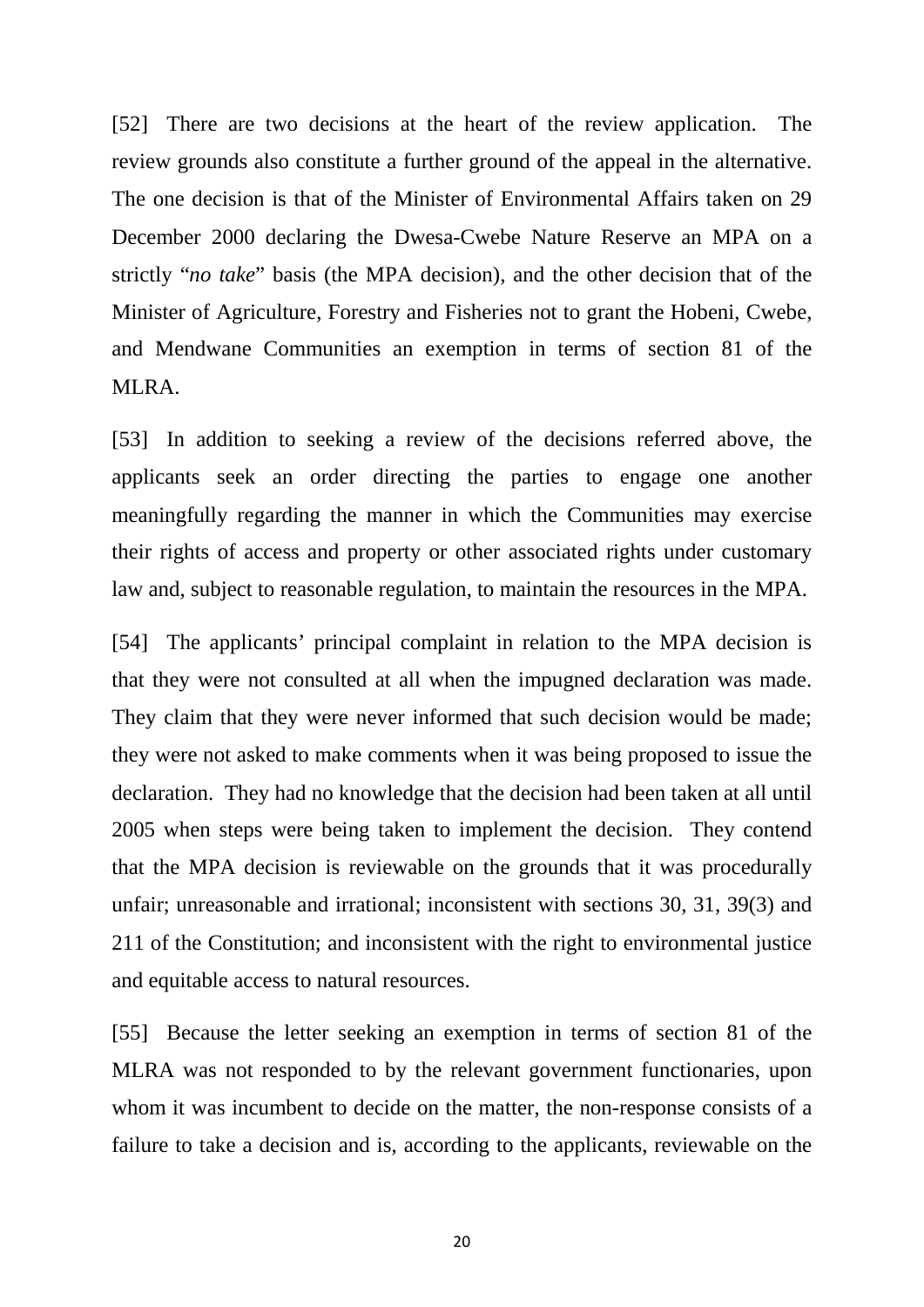grounds that it is unreasonable and irrational, infringes the applicants' customary law rights of access to marine resources and the right to the environment.

[56] The third and fourth respondents (the respondents) contend that the applicants are time-barred from launching the review of the MPA decision as it was brought more than 180 days after the decision was taken.<sup>31</sup> The applicants have, on the other hand, adopted the stance that the delay rule, and thus section 7 of the PAJA, finds no application in *hoc casu* because the application constitutes a collateral challenge to the implementation of the MPA decision in prosecuting and convicting the appellants and that the applicants have, in any event, made out a case for condonation. It is proposed to deal with these preliminary issues seriatim.

# *Collateral Challenge*

[57] It is trite law that whilst the validity of the administrative act is generally challenged by way of judicial review, such challenge may arise not by the initiation of the proceedings, but by way of a defence, as a collateral issue, in a claim for the enforcement of a private law right, as the case may be.<sup>[32](#page-20-1)</sup>

[58] *Oudekraal Estates (Pty) Ltd v City of Cape Town and Others[33](#page-20-2)* dealt with the nature and ambit of a collateral challenge in the following terms:

"But just as some consequences might be dependent for validity upon the mere factual existence of the contested administrative act so there might be consequences that will depend for their legal force upon the substantive validity of the act in question. When construed against the background of principles underlying the rule of law a statute will generally not be interpreted to mean that a subject is compelled to perform or

<span id="page-20-0"></span> $31$ This contention is predicated on section  $7(1)(b)$  of the PAJA which makes it a requirement that judicial review proceedings be "*instituted … not later than 180 days after the date … on which the person concerned … might reasonably have been expected to have become aware of the action and the reasons*" for it.

<span id="page-20-1"></span><sup>&</sup>lt;sup>32</sup> *City of Tshwane Metropolitan Municipality v Cable City (Pty) Ltd* 2010 (3) SA 589 (SCA) at para [13].

<span id="page-20-2"></span><sup>33</sup> 2004 (6) SA 222 (SCA) (*Oudekraal*).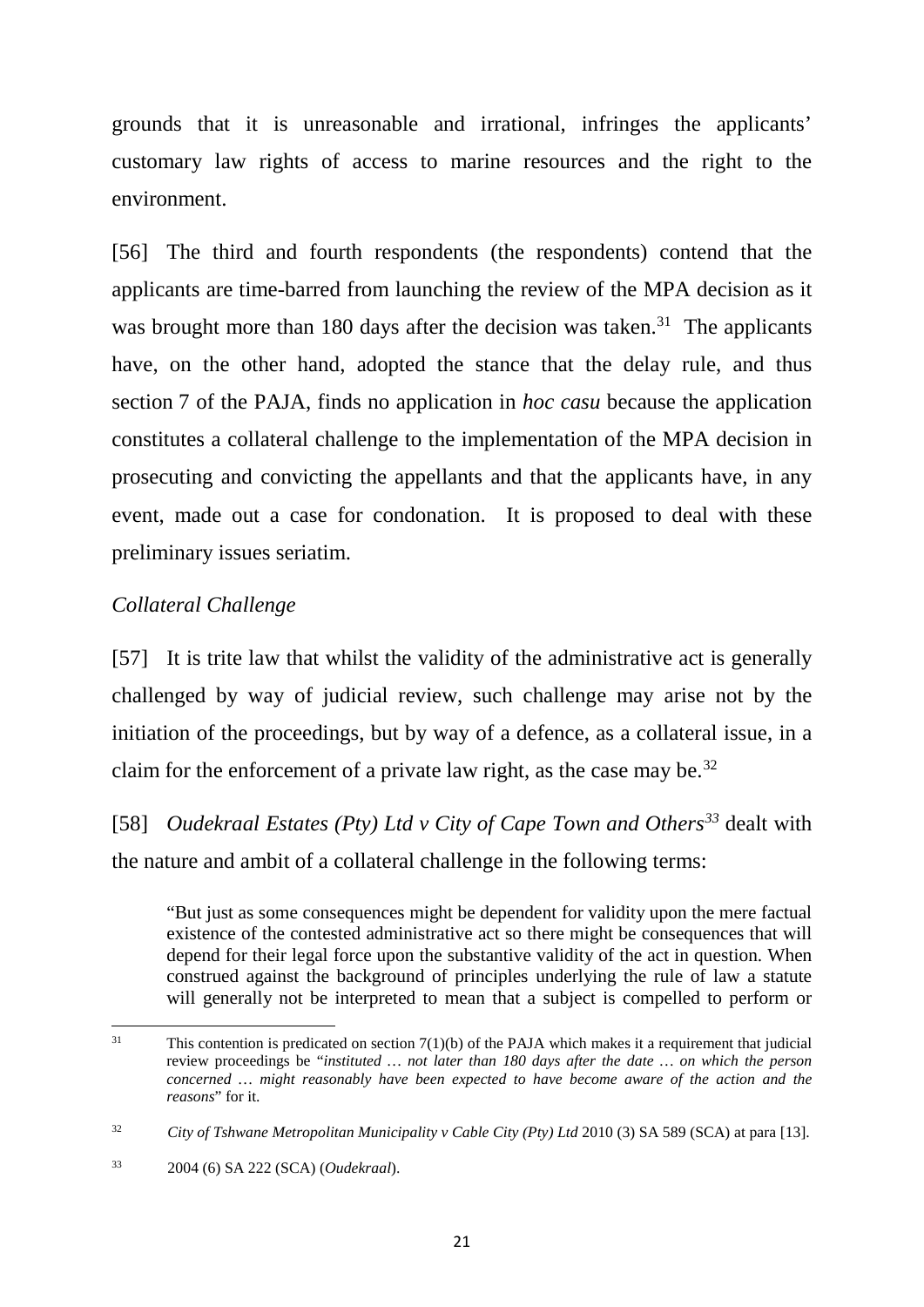refrain from performing an act in the absence of a lawful basis for that compulsion. It is in those cases – where the subject is sought to be coerced by a public authority into compliance with an unlawful administrative act – that the subject may be entitled to ignore the unlawful act with impunity and justify his conduct by raising what has come to be known as a 'defensive' or a 'collateral' challenge to the validity of the administrative act. Such a challenge was allowed, for example, in Boddington v British Transport Police, in which the defendant was charged with smoking a cigarette in a railway carriage in contravention of a prohibitory notice posted in the carriage pursuant to a byelaw. The House of Lords held that the defendant was entitled to seek to raise the defence that the decision to post the notice (which activated the prohibition in the byelaw) was invalid because the validity of the decision was essential to the existence of the offence. (It happened that the decision to post the notice was held to be valid but that is not material for present purposes). At 153H-154A Lord Irvine LC said the following:

'It would be a fundamental departure from the rule of law if an individual were liable to conviction for contravention of some rule which is itself liable to be set aside by a court as unlawful. Suppose an individual is charged before one court with breach of a byelaw and the next day another court quashes that byelaw – for example, because it was promulgated by a public body which did not take account of a relevant consideration. Any system of law under which the individual was convicted and made subject to a criminal penalty for breach of an unlawful byelaw would be inconsistent with the rule of law.'

And at 160 and 161 he went on to say the following:

'[160C-G] However, in every case it will be necessary to examine the particular statutory context to determine whether a court hearing a criminal or civil case has jurisdiction to rule on a defence based upon arguments of invalidity of subordinate legislation or an administrative act under it. There are situations in which Parliament may legislate to preclude such challenges being made, in the interest, for example, of promoting certainty about the legitimacy of administrative acts on which the public may have to rely ... [161C-D] However, in approaching the issue of statutory construction the courts proceed from a strong appreciation that ours is a country subject to the rule of law. This means that it is well recognised to be important for the maintenance of the rule of law and the preservation of liberty that individuals affected by legal measures promulgated by executive public bodies should have a fair opportunity to challenge these measures and to vindicate their rights in court proceedings.'

As Lord Steyn pointed out at 173A-B:

'Provided that the invalidity of the byelaw is or may be a defence to the charge a criminal case must be the paradigm of collateral or defensive challenge.'

Dealing with an earlier decision of the Divisional Court that precluded a collateral challenge to the procedural validity of subordinate legislation in criminal proceedings he went on to say the following at 173E-G:

'My Lords, with the utmost deference to eminent judges sitting in the Divisional Court I have to say the consequences of Bugg's case are too austere and indeed too authoritarian to be compatible with the traditions of the common law. In Eshugbayi Eleko v Government of Nigeria [1931] A.C. 662, a habeas corpus case, Lord Atkin observed, at p 670, that "no member of the executive can interfere with the liberty or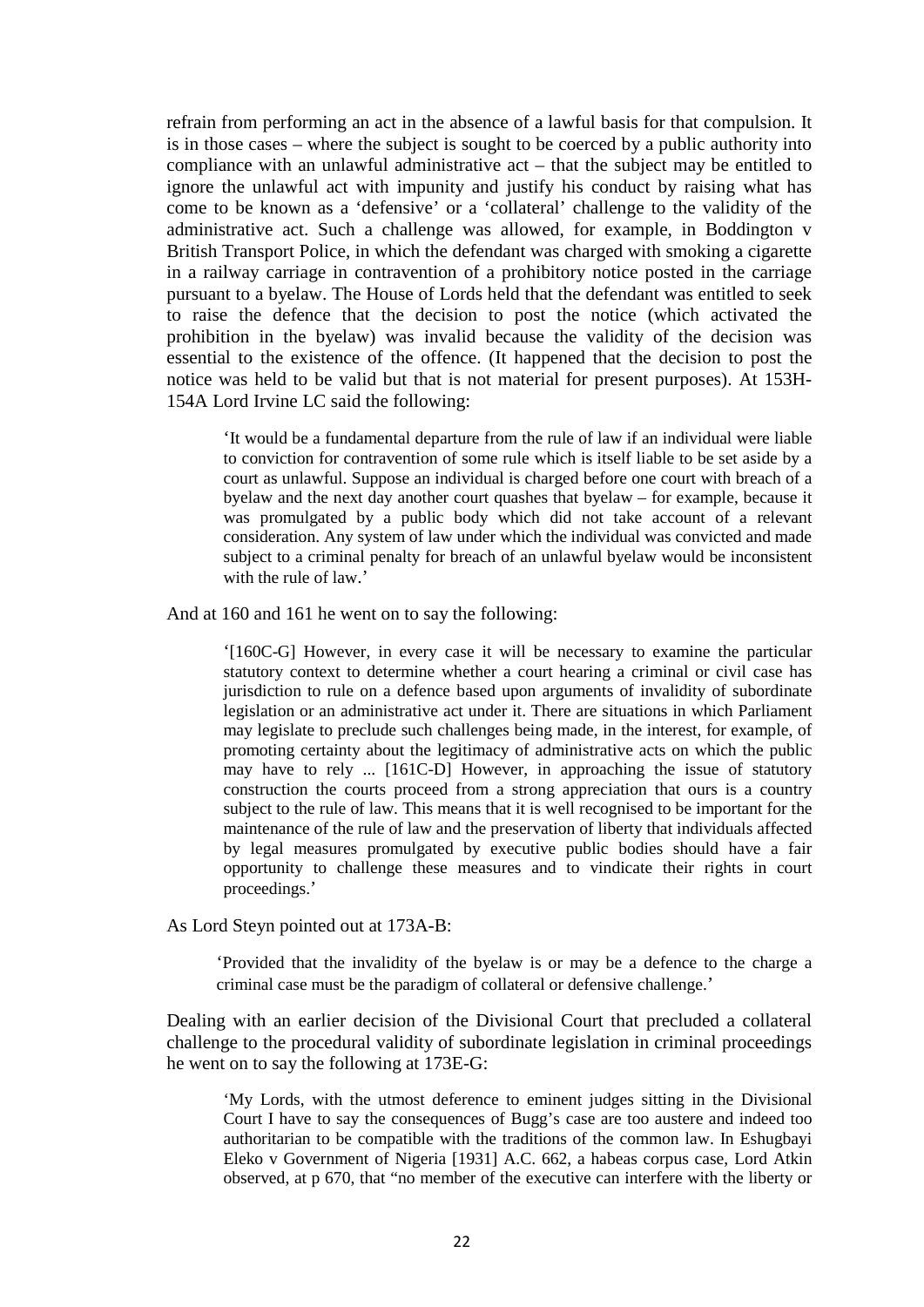property of a British subject except on condition that he can support the legality of his action before a court of justice." There is no reason why a defendant in a criminal trial should be in a worse position. And that seems to me to reflect the spirit of the common law.'[34](#page-22-0)

It is important to bear in mind (and in this regard we respectfully differ from the court *a quo*) that in those cases in which the validity of an administrative act may be challenged collaterally a court has no discretion to allow or disallow the raising of that defence: the right to challenge the validity of an administrative act collaterally arises because the validity of the administrative act constitutes the essential prerequisite for the legal force of the action that follows and *ex hypothesi* the subject may not then be precluded from challenging its validity. On the other hand, a court that is asked to set aside an invalid administrative act in proceedings for judicial review has a discretion whether to grant or to withhold the remedy. It is that discretion that accords to judicial review its essential and pivotal role in administrative law, for it constitutes the indispensable moderating tool for avoiding or minimizing injustice when legality and certainty collide. Each remedy thus has its separate application to its appropriate circumstances and they ought not to be seen as interchangeable manifestations of a single remedy that arises whenever an administrative act is invalid."[35](#page-22-1)

[59] The applicants seek to gain mileage from a statement made in the *Oudekraal* case<sup>[36](#page-22-2)</sup> to the effect that a person is entitled to bring a collateral challenge at any point and that a court confronted with it has no discretion but to consider it.[37](#page-22-3) The matter does not end there because "*[a] collateral challenge to the validity of the administrative act will be available, in other words, only 'if the right remedy is sought by the right person in the right proceedings*'".[38](#page-22-4) This statement should be understood as meaning that the remedy must be sought by the person entitled thereto in the right forum at the opportune stage.<sup>[39](#page-22-5)</sup>

[60] An examination of the facts and circumstances surrounding this case, with a view to testing whether it is opportune stage for the applicants to launch the review (the collateral challenge), is necessary. One issue needs to be

<span id="page-22-0"></span> $34$ *Ibid* at para [32]. (Footnotes omitted.)

<span id="page-22-1"></span><sup>35</sup> *Ibid* at para [36]. (Footnotes omitted.)

<span id="page-22-2"></span><sup>36</sup> *Ibid.*

<span id="page-22-3"></span><sup>37</sup> *Ibid* at para [36].

<span id="page-22-4"></span><sup>38</sup> *Ibid* at para [35]. See also *Metal and Electrical Workers Union of SA v National Panasonic CC (Parow Factory)* 1991 (2) SA 527 (C) at 530C.

<span id="page-22-5"></span><sup>39</sup> *Ibid.*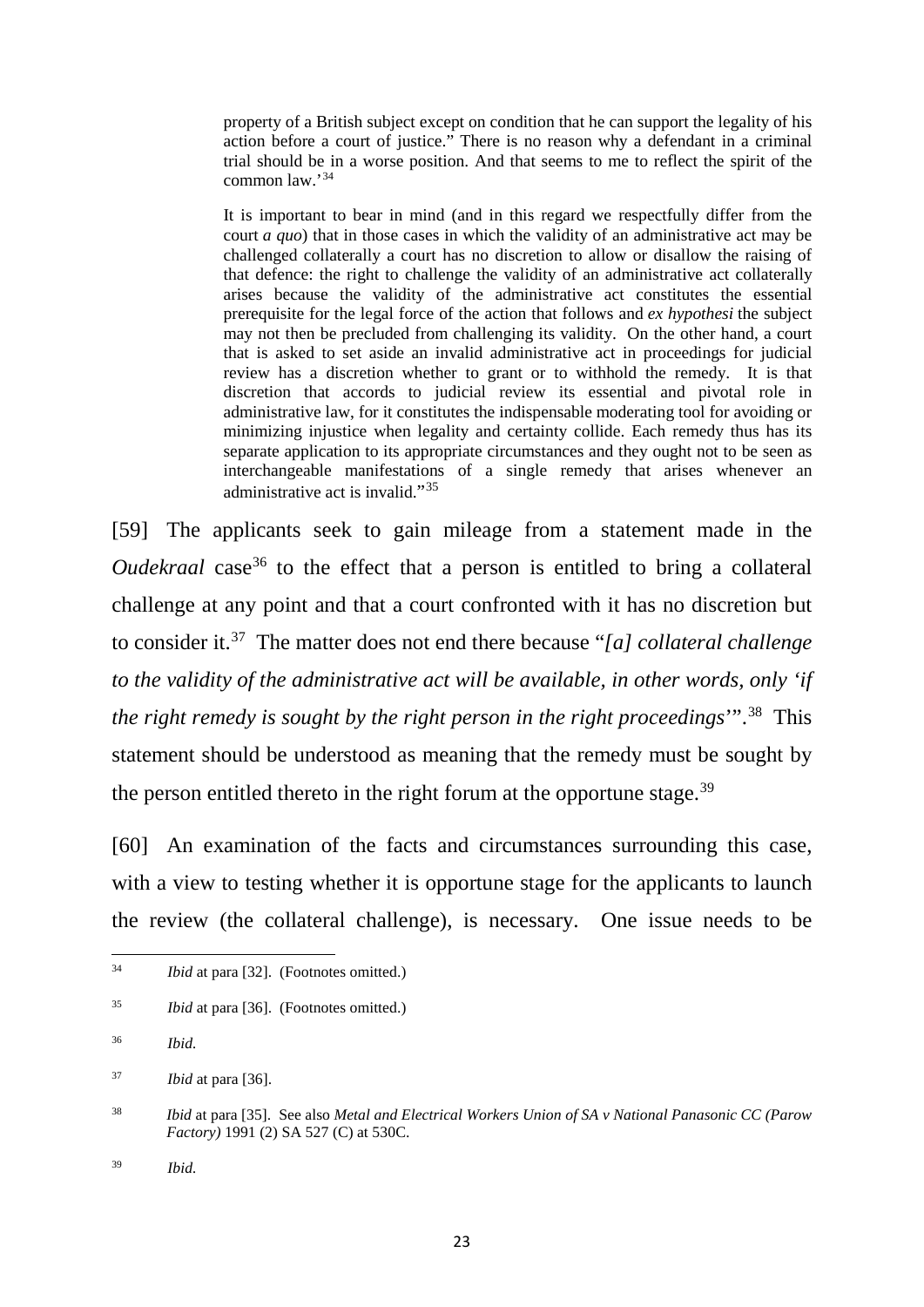disposed of without ado. Whilst the relief sought in this application may have a bearing on the criminal appeal, no stretch of imagination is required for one to conclude that it is not a collateral challenge to the criminal prosecution.

[61] The founding affidavit makes it abundantly clear that the launch of the review was a sequel to a decision about which the applicants were never informed and which took some time before being given effect to, and was prompted by their inability to access the marine resources and sustain their livelihoods.

[62] As a further bow to their arrow, the applicants placed reliance on *Kouga Municipality v Bellingan and Others.<sup>40</sup>* In this case the respondents brought a review of a by-law concerning the trading hours for liquor stores more than 2 years after the by-law had been enacted. The court, having been of the view that the application was in the form of a direct challenge, but in substance a defensive or collateral challenge to the validity of the by-law,  $41$  held:

"I can conceive of no reason why a collateral challenge to the validity of a piece of legislation cannot be brought in civil proceedings for a declaratory order by a person who has been charged with contravening such legislation."<sup>[42](#page-23-2)</sup>

[63] The cases are distinguishable in a vast manner. In the *Kouga* matter the criminal proceedings were postponed, and after the applicants had sought and obtained advice regarding the conduct of their case, they instituted an application to challenge the validity of the bylaw. In the instant matter, however, the criminal trial ran to a finish without any application for review having been instituted. The instant review application has been instituted at appeal stage against the conviction in the criminal proceedings.

<span id="page-23-0"></span> $40 \overline{)}$ 2012 (2) SA 95 (SCA).

<span id="page-23-1"></span><sup>41</sup> *Ibid* at para [12].

<span id="page-23-2"></span><sup>42</sup> *Ibid* at para [19].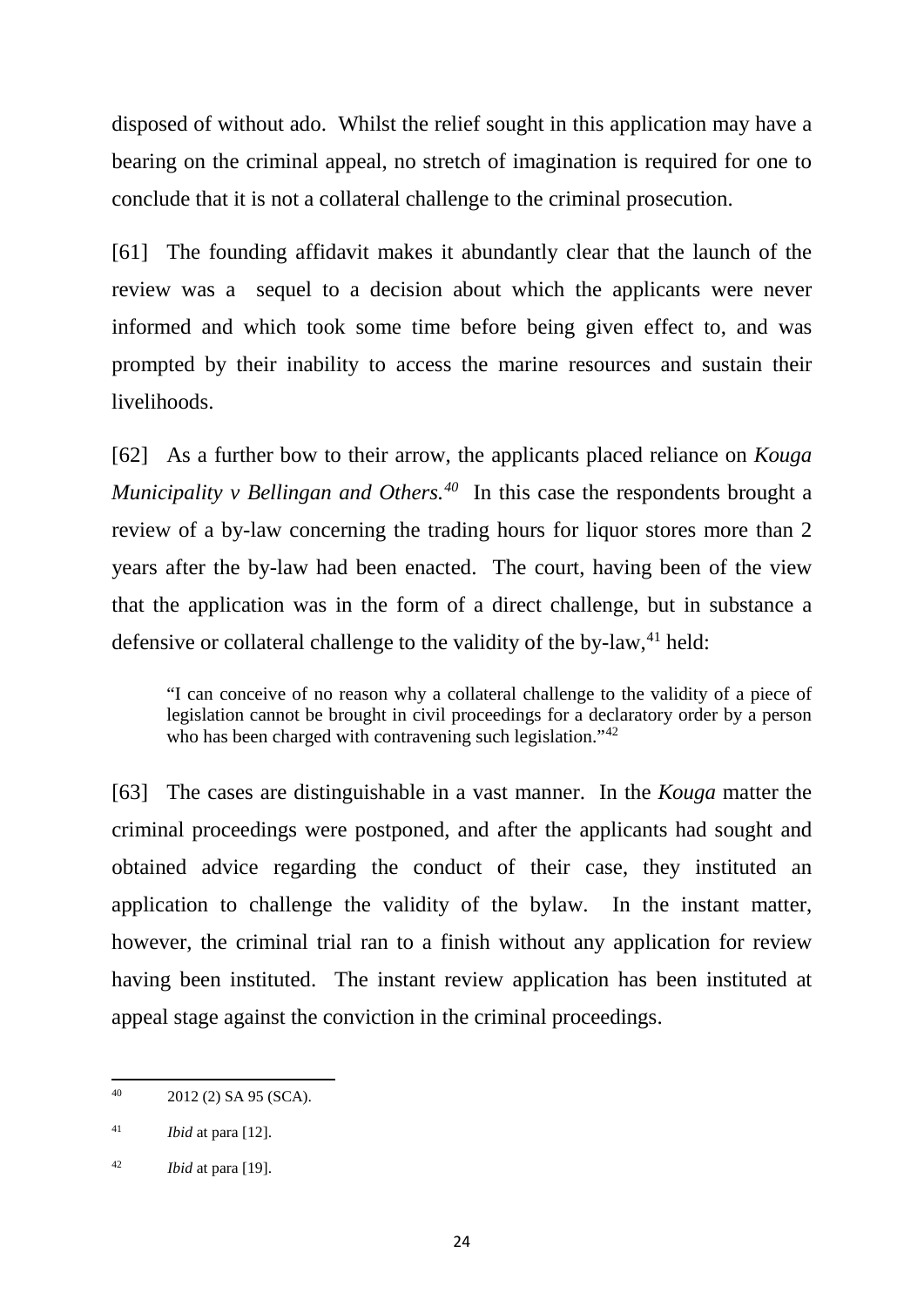[64] I am not persuaded that the applicants brought the review in the right proceedings at the opportune stage. The relief sought in the review application therefore does not constitute a collateral challenge.

### *Was there an unreasonable delay?*

[65] Section 7(1)(b) of the PAJA makes it incumbent on a person bent on challenging an administrative action on review under the PAJA to resort to such proceedings without unreasonable delay and not later than 180 days after the date on which the person concerned was informed of the administrative action, became aware of the action and the reasons for it or might reasonably have been expected to have become aware of the action and the reasons. The instant review application is founded on the PAJA and the Constitution. Section 7(1) is thus of application. In any event, it is a long standing rule that a legality review must be initiated without undue delay and that courts have, as part of their inherent jurisdiction to regulate their own proceedings,  $43$  to refuse a review application in the face of an undue delay in initiating proceedings $44$  or to overlook the delay in the exercise of the discretion informed by the values of the Constitution.[45](#page-24-2)

[66] The reasonableness or unreasonableness of a delay is entirely dependent on the facts of any particular case, and have nothing to do with the exercise of the court's discretion.[46](#page-24-3) The *raison d'etre* of the rule is said, in *Wolgroeiers Afstlaer (Edms) Bpk[47](#page-24-4),* to be twofold: first, the failure to bring a review within a

<span id="page-24-0"></span> $43$ <sup>43</sup> *South African Broadcasting Cooperation v National Director of Public Prosecution and Others* 2007 (1) SA 523 (CC) at paras [36] – [37].

<span id="page-24-1"></span><sup>44</sup> *Associated Institutions Pension Fund and Others v Van Zyl and Others* 2005 (2) SA 302 (SCA) at para [46].

<span id="page-24-2"></span><sup>45</sup> *Khumalo v MEC for Education* 2014 (5) SA 579 (CC) at para [44].

<span id="page-24-3"></span><sup>46</sup> *Setsokasane Busdiens (Edms) Bpk v Voorsetel, Nasionale Verwoer Kommissisie en 'n Ander* 1986 (2) SA 57 (A) at 86.

<span id="page-24-4"></span><sup>47</sup> *Wolgroeiers Afslaers (Edms) Bpk v Munisipaliteit van Kaapstad* 1978 (1) SA 13 (A) (*Wolgreiers*).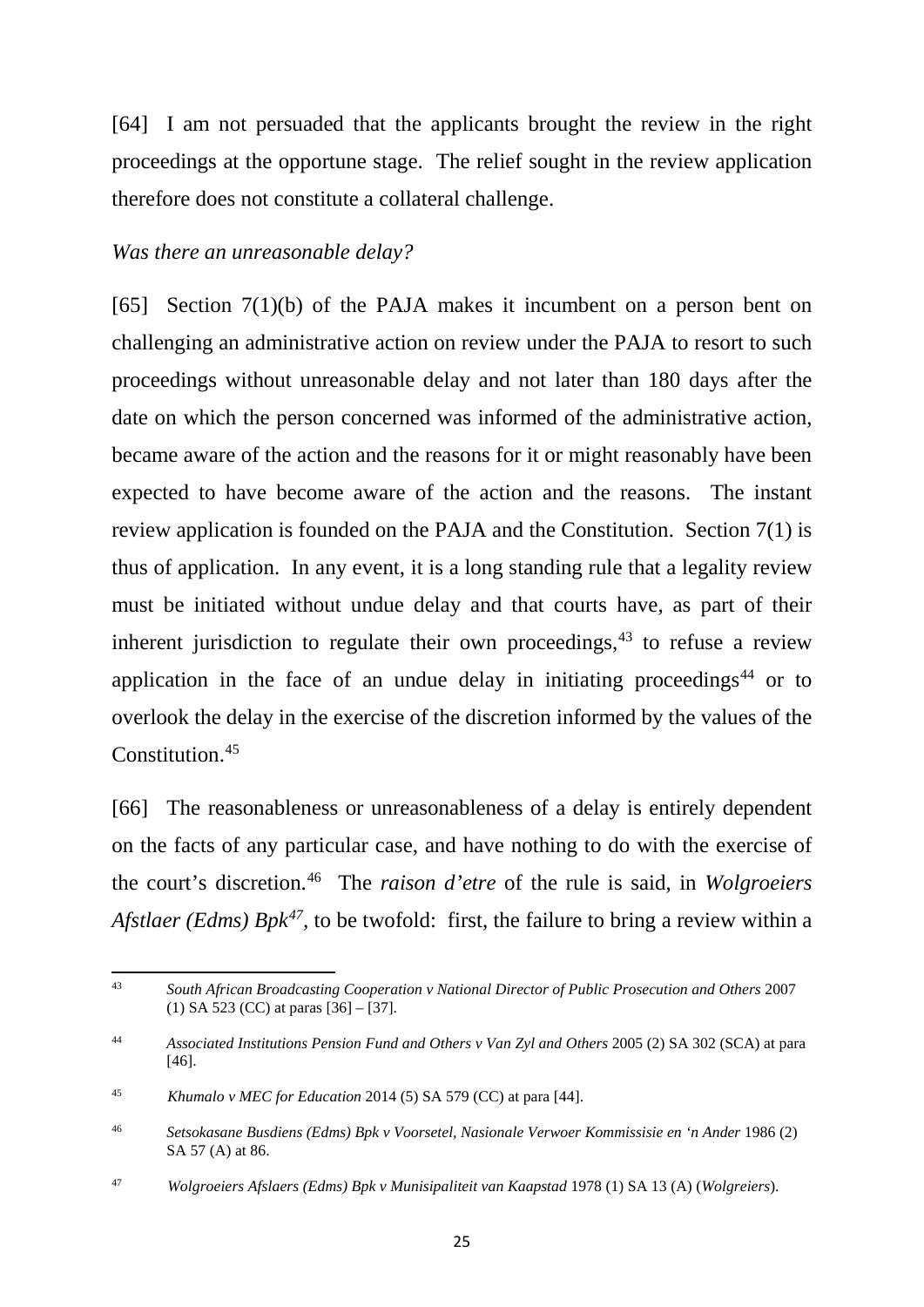reasonable time may cause prejudice to the respondent; secondly, there is a public interest element in the finality of administrative decisions and the exercise of administrative functions.<sup>[48](#page-25-0)</sup> "*It is desirable and important that finality should be arrived at within a reasonable time in relation to judicial and administrative decisions or acts. It can be contrary to the administration of justice and the public interest to allow such decisions or acts to be set aside after a unreasonably long period of time has elapsed –* interest *reipublicae ut sit finis litium. . . Considerations of this kind undoubtedly constitute part of the underlying reasons for the existence of this rule.*<sup>"49</sup> It should, on the other hand, be mentioned that, as adverted to in *National Industrial Council for the Iron, Steel, Engineering and Metallurgical Industry v Photo Circuit SA (Pty) Ltd and Others*, [50](#page-25-2) according to the majority decision in *Wolgroeiers*, [51](#page-25-3) although prejudice to other parties is a relevant factor, the demonstration of such prejudice is not a prerequisite for a court to non-suit an applicant on the grounds of delay.

[67] From the background facts presented above, it will be observed that the decision subject to these proceedings was taken on 09 December 2000, approximately 13 years before the launch of the review application. The MPA decision was only given effect to around 2005, 8 years before the application was launched. More than 3 years after the arrest of the appellants, on 22 September 2010, the application was resorted to. The trial before the court *a quo* commenced in March 2012, resulting in the appellants being convicted on 22 May 2012, more than 18 months before the application was launched.

**.** 

<span id="page-25-0"></span><sup>48</sup> *Ibid* at 41.

<span id="page-25-1"></span><sup>49</sup> Nugent JA's translation of paragraph 41E-F of *Wolgroeiers Afslaers (Edms) Bpk* in *Gqwetha v Transkei Development Corporation Ltd and Others 2006 (2) SA 603 (SCA)* at para [22].

<span id="page-25-2"></span><sup>50</sup> 1993 (2) SA 245 (C) at 251J.

<span id="page-25-3"></span><sup>51</sup> *Supra.*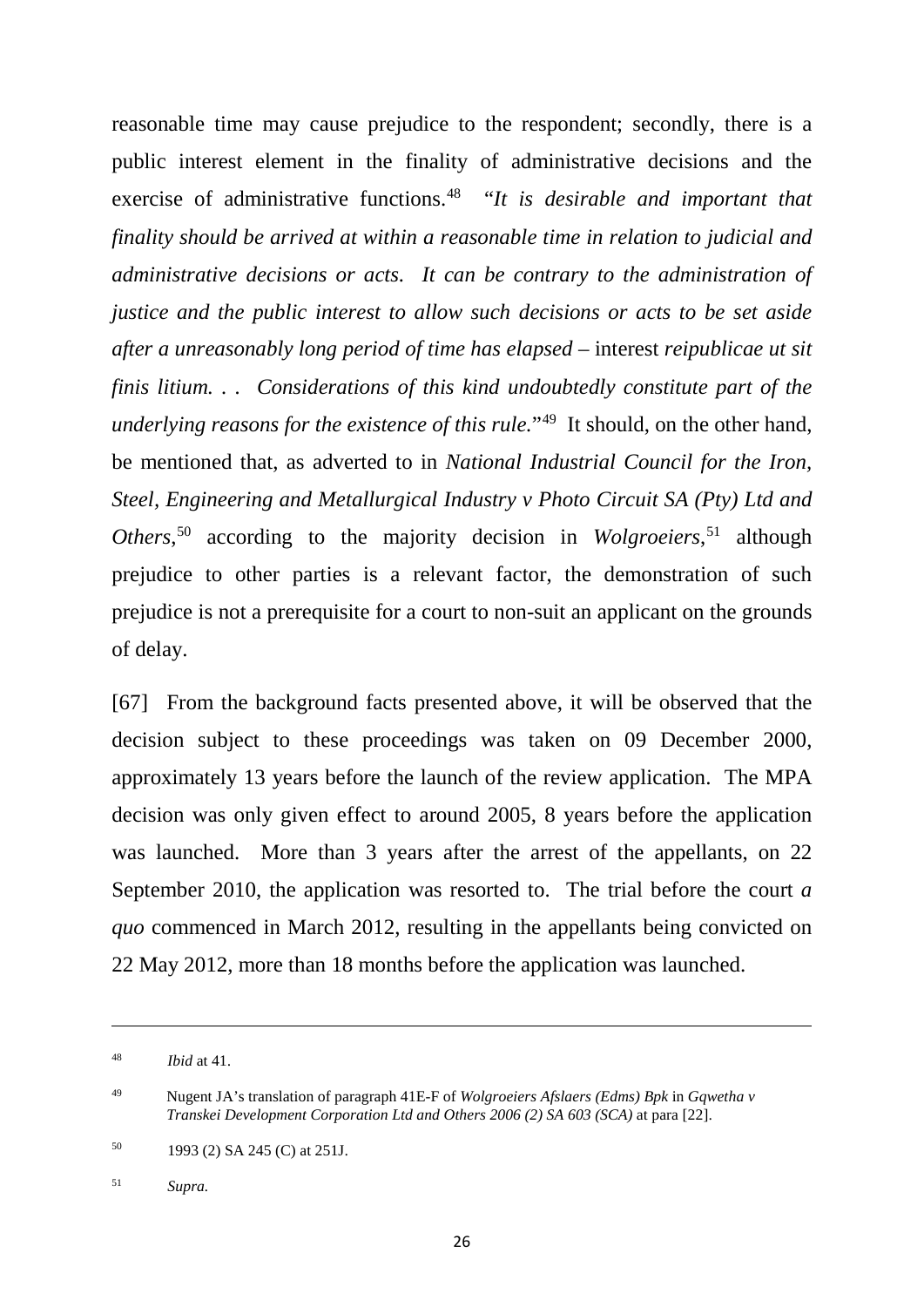[68] It is clear that it took an inordinately and unreasonably lengthy period before the MPA decision was brought on review. What remains to be considered, and involves the exercise of a discretion, is whether the delay should be condoned.<sup>[52](#page-26-0)</sup>

### *Should the delay be condoned?*

[69] In their quest for the extension of the 180 day period in terms of section  $9(1)(b)^{53}$  $9(1)(b)^{53}$  $9(1)(b)^{53}$  of the PAJA the applicants have pointed to various factors that demonstrate that it is in the interests of justice to extend the period: the MPA declaration is causing on-going prejudice to the constitutional rights of the applicants; the declaration has been relied upon to secure the conviction of the appellants; the affected communities, being among the poorest in the country, had access to legal advice and representation when the prosecution of the appellants commenced, after they had consistently engaged with the relevant government departments in an attempt to assert their rights, to no avail.

[70] The applicants urge the court not to bar them, and to consider the merits of the application.

[71] The respondents, on the other hand, contend that they have been prejudiced in opposing the review proceedings because of the passage of time in various ways; several new ministers of the Department of Environmental Affairs (DEA) have, in the interim, succeeded the Minister responsible for the Declaration in 2000; some relevant officials are no longer in the employ of the DEA; key documentation that could point to consultative processes preceding

<span id="page-26-0"></span> $52$ <sup>52</sup> *Supra Wolgroeirs Afslaers (Edms) Bpk* at 41; *Setsokosane Busdiens (Edms) Bpk v Voorsitter, Nasionale Vervoerkommissie, en 'n Ander* 1986 (2) SA 57 (A); *Associated Institutions Pension Fund and Others v Van Zyl and Others* 2005 (2) SA 302 (SCA) at 321B; *Supra Gqwetha* at paras 4 - 5; *Khumalo and Another v Member of the Executive Council for Education: KwaZulu Natal* 2014 (5) SA 579 (CC) at paras 49 – 50.

<span id="page-26-1"></span><sup>&</sup>lt;sup>53</sup> In terms of section  $9(1)(b)$  of the PAJA the period of 180 days referred to in section 7 may be extended for a fixed period by a court on application by the person concerned.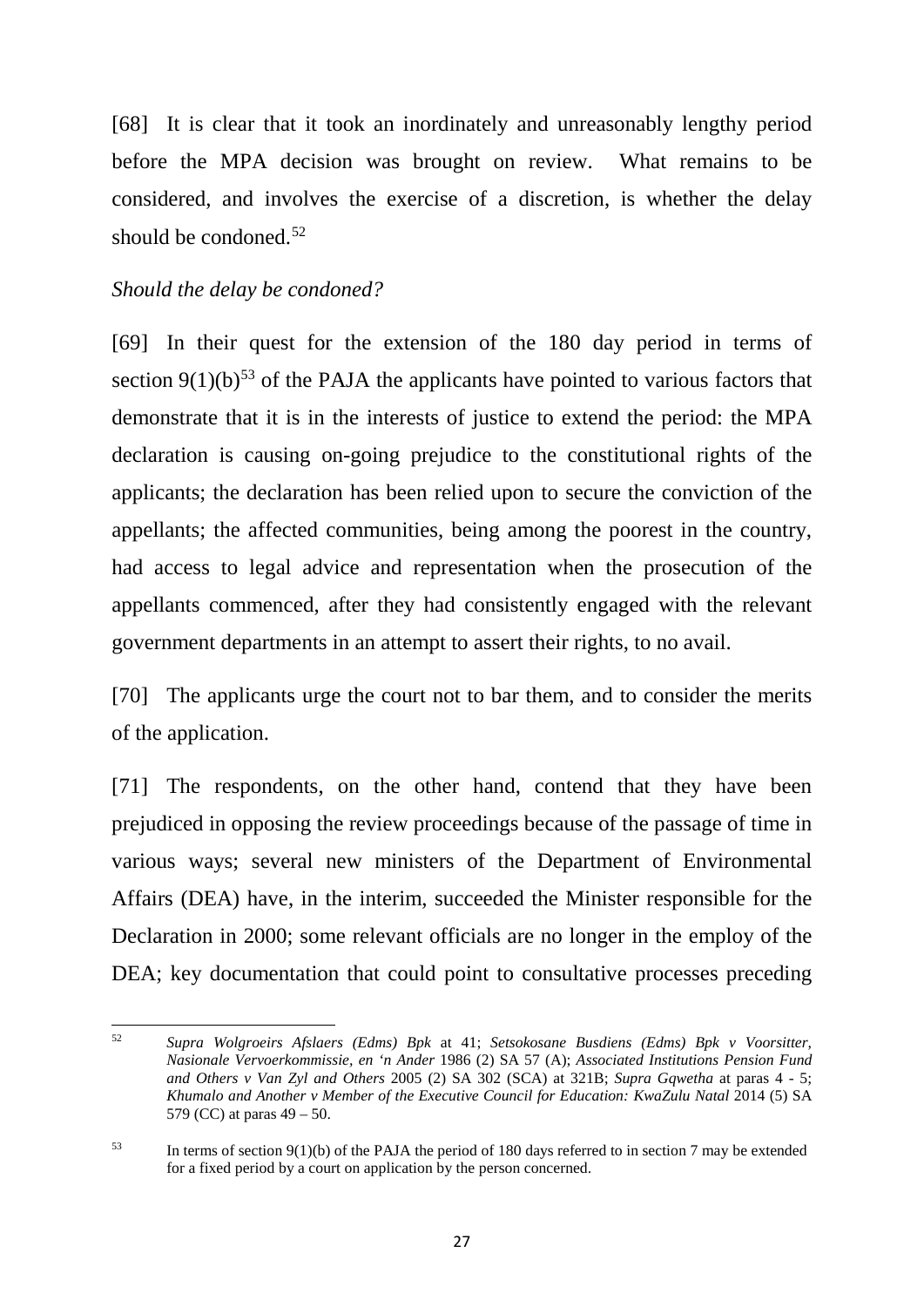the Declaration decision are no longer to hand; the legal framework has changed from what it was at the time of the Declaration.

[72] There is much to be said regarding the contentions that the relevant officials are no longer available and key documentation no longer possible to locate. [54](#page-27-0)

[73] Here is what is dispositive of this aspect of the review application. The applicants have proffered no acceptable explanation for their neglect to seek a postponement of the criminal case whilst seeking to review the impugned decision. Most importantly and in any event, this Court is being asked to grant condonation in relation to a decision that was taken 15 years ago and implemented 10 years ago in circumstances where that underlying decision is no longer operational and has been set aside by a new regime. In my view, the interests of justice do not favour the grant of the condonation sought, hence the plea of undue delay is upheld.

<span id="page-27-0"></span>54

<sup>54</sup> In considering the issue of what a reasonable time is in any given case in *Radebe v Government of the Republic of South Africa* 1995 (3) SA 787 (N) at 799B-F Booysen J (in a passage, the first two paragraphs of which were referred to with approval in *Liberty Life Association of Africa v Kachelhoffer NO and Others* 2001 (3) SA 1094 at 1112G-I) held:

<sup>&</sup>quot;[w]hen considering what a reasonable time is to launch proceedings, one has to have regard to the reasonable time required to take all reasonable steps prior to and in order initiate those review proceedings. Such steps include steps taken to ascertain the terms and effect of the decision sought to be reviewed; to ascertain the reasons for the decision; to consider and take advice from lawyers and other experts where it is reasonable to do so; to make representations where it is reasonable to do so; to attempt to negotiate an acceptable compromise before resorting to litigation; to obtain copies of relevant documents; to consult with possible deponents and to obtain affidavits from them; to obtain real evidence where applicable; to obtain and place the attorney in funds; to prepare the necessary papers and to lodge and serve those papers.

When considering whether the time taken to prepare the necessary papers was reasonable or unreasonable, allowances have to be made for the differences in skill and ability between various attorneys and advocates.

It must furthermore be borne in mind that no time has in fact been laid down for the institution of such proceedings and it cannot be expected of a litigant or his legal representatives that they should act in an overhasty manner, particularly where the opposing party or parties have been notified timeously of the fact that review proceedings were in the offing." (Case citations omitted.)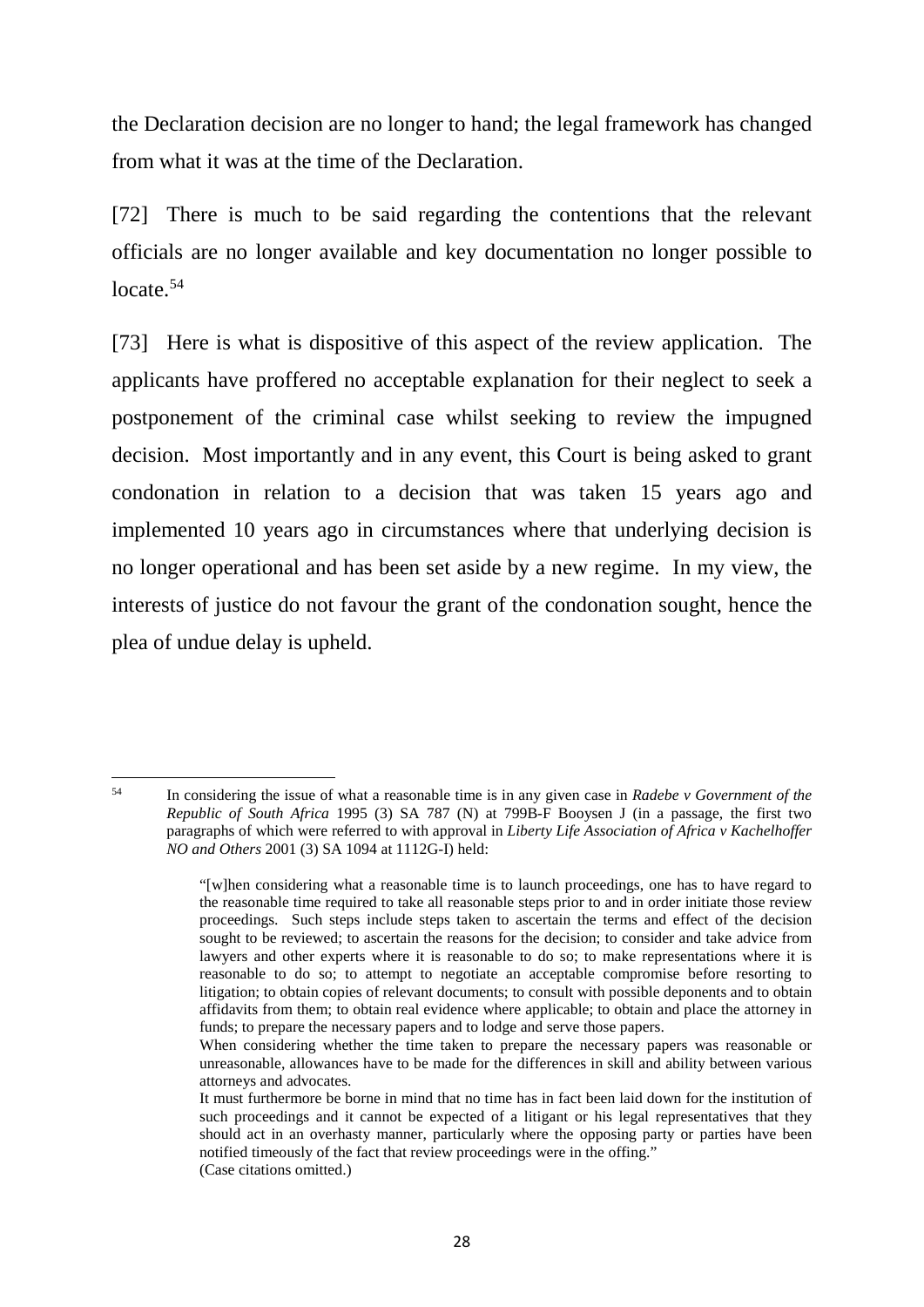### *The Exemption Decision*

[74] In the background part of this judgment I made mention of two letters that featured prior to the launch of the review application. One of the letters forms the basis of the alternative relief being sought in the review application, founded on section 81 of the MLRA, which grants the Minister of Agriculture, Fisheries and Forestry (Minister of Agriculture) the power to exempt any persons or group of persons from a provision of the MLRA.

[75] As already pointed out, the letter of 7 August 2013 is directed primarily at the Minister of Agriculture for and on behalf of "*the Hobeni Fishing and Mussel Committee, include three individuals members who were recently found guilty by the Elliotdale Magistrate's Court for intention to fish in Dwesa-Cwebe Reserve*". The letters also purport to have been written on behalf of "*other individual member of Hobeni, Mendwane and Ntubeni Communities situated around the Dwesa-Cwebe Reserve*". Apart from mapping out the history relative to the matter, the letter requests that the Legal Resources Centre, Cape Town be furnished with an undertaking that the decision of 29 December 2000 declaring the Dwesa-Cwebe Marine Protected Area a "*no-take*" zone be withdrawn within 10 days of receipt of the letter. Alternative to that request, the Minister of Agriculture was required to exempt the Hobeni Fishing and Mussel Committee (including the appellants) and certain faceless and unidentified individual members of the affected committees from the provisions of the MLRA prohibiting access to the marine resources in the MPA "*in terms negotiated with the community*".

[76] The letter attracted no response from the relevant Ministry. At the very least, conduct of this nature constitutes a failure to take a decision and is reviewable in terms of section  $6(2)(g)$  of the PAJA.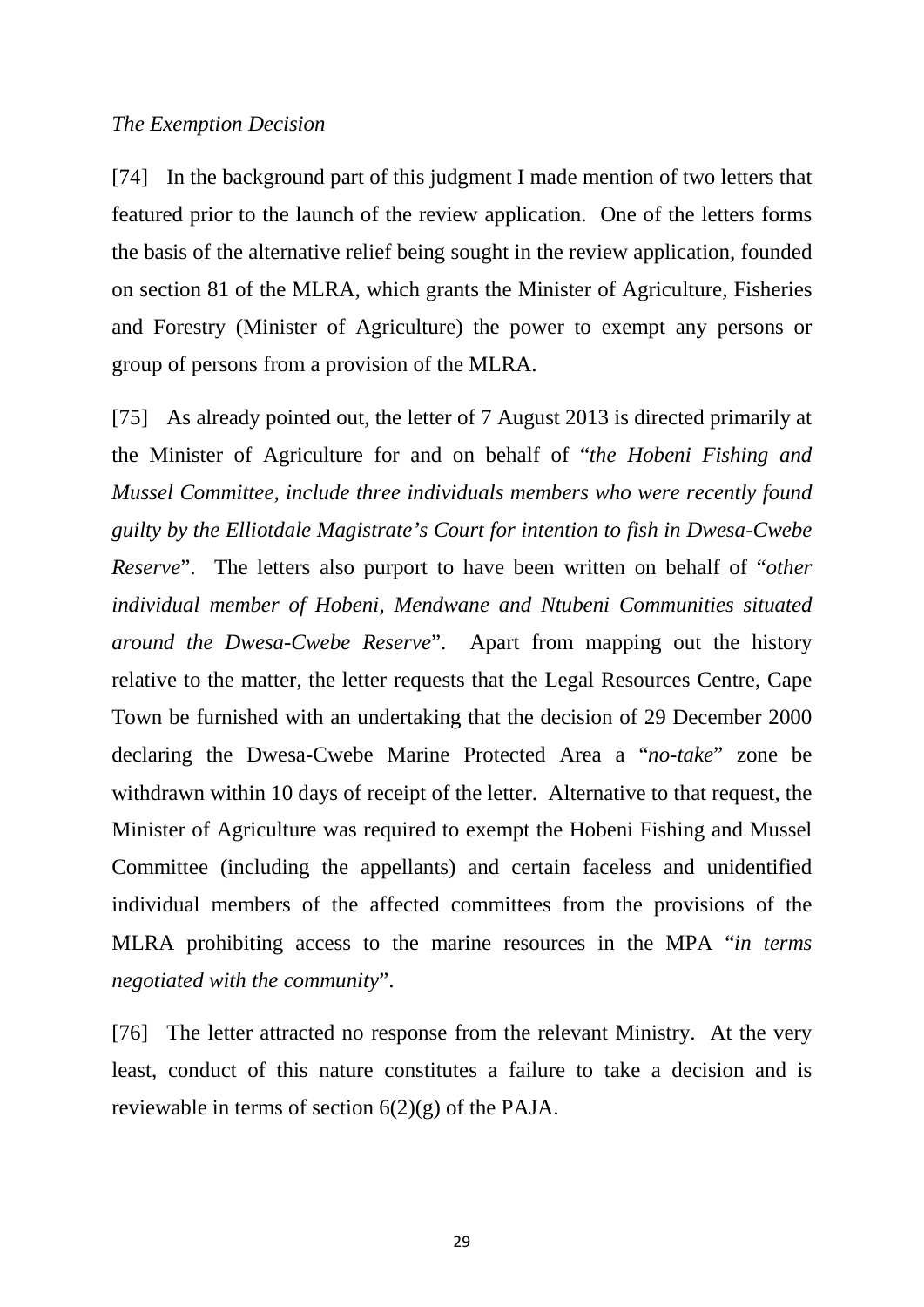[77] The exemption was sought at a time when the appellants had already been convicted, on behalf of the Fishing and Mussel Committee of which the appellants are members, and not on behalf of all the applicants in the review application. Were the relief sought to be granted the court would, at the very least, be entitled to direct the Minister of Agriculture to decide whether the persons on whose behalf the subject letter was written are entitled to be exempted from the provisions of the MLRA prohibiting access to the marine resources in the MPA, in terms of section 8(2) of the PAJA. A provision of the MLRA effectively prohibiting access to the marine resources in the MPA is section 43. That section has since been repealed. Any order the court were to grant, even if it were to take the decision itself, would be without a lawful basis, as the enabling section has been repealed. This part of the review application must also fail.

### *Costs*

[78] The criminal appeal, by its nature, attracts no cost order. Even though the applicants have not been successful in the review application, in keeping with the *Biowatch[55](#page-29-0)* principle, they are not liable to pay the costs of the application. Ms Pillay, quite correctly so, did not press for a cost order.

# *Conclusion*

[79] In all these circumstances, the order that I grant is the following:

- 1. The appeal is dismissed.
- 2. The review application is dismissed with no order of costs.

<span id="page-29-0"></span>55

<sup>55</sup> *Biowatch Trust v Registrar Genetic Resources and Others* 2009 (6) SA 232 (CC).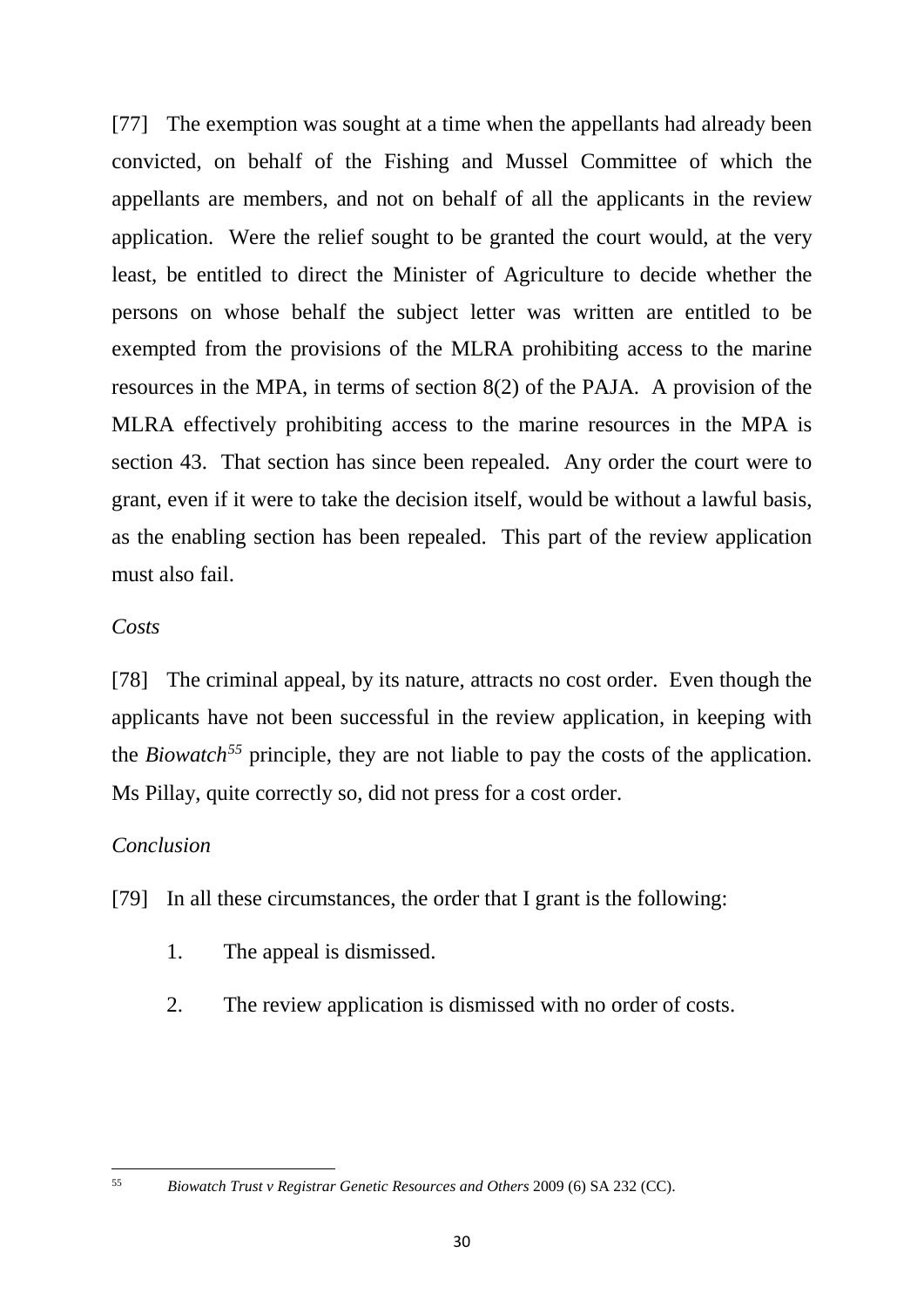# **S M MBENENGE**

\_\_\_\_\_\_\_\_\_\_\_\_\_\_\_\_\_\_\_\_\_

# **JUDGE OF THE HIGH COURT**

I agree

# **R GRIFFITHS**

\_\_\_\_\_\_\_\_\_\_\_\_\_\_\_\_\_\_

# **JUDGE OF THE HIGH COURT**

Counsel for the Appellants/Applicants: Mr J Brickhill (with him, Mr

M Bishop) Instructed by The Legal Resources Centre, Cape Town

Locally represented by: Potelwa and Co. Mthatha

Counsel for the First Respondent: Ms EM van Wyk